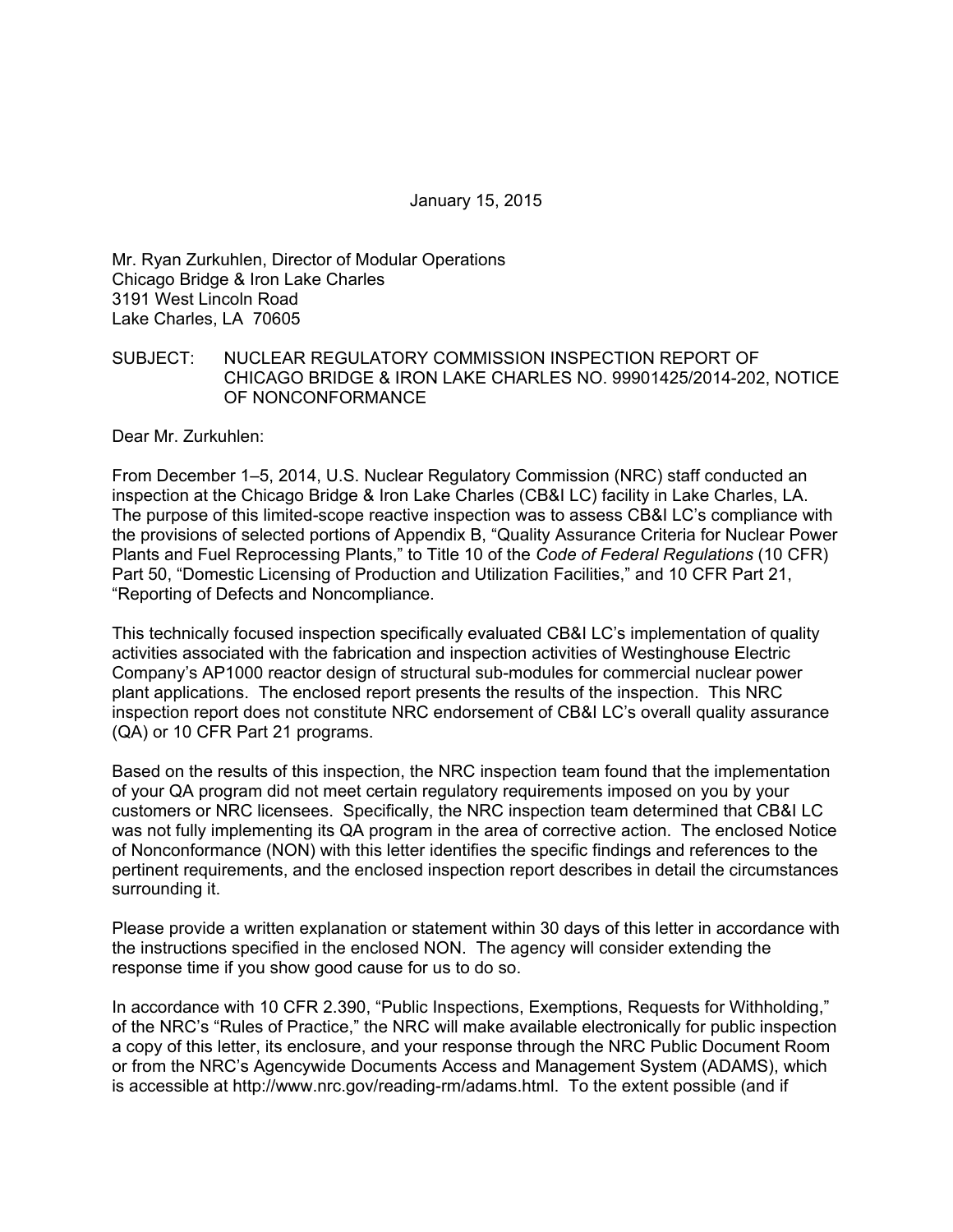#### R.Zurkuhlen - 2 -

applicable), your response should not include any personal privacy, proprietary, or Safeguards Information so that it can be made available to the public without redaction. If personal privacy or proprietary information is necessary to provide an acceptable response, please provide a bracketed copy of your response that identifies the information that should be protected and a redacted copy of your response that deletes such information. If you request that such material be withheld from public disclosure, you must specifically identify the portions of your response that you seek to have withheld and provide in detail the bases for your claim (e.g., explain why the disclosure of information would create an unwarranted invasion of personal privacy or provide the information required by 10 CFR 2.390(b) to support a request for withholding confidential commercial or financial information). If Safeguards Information is necessary to provide an acceptable response, please provide the level of protection described in 10 CFR 73.21, "Protection of Safeguards Information: Performance Requirements."

Sincerely,

#### */RA/*

Kerri A. Kavanagh, Chief Quality Assurance Vendor Inspection Branch Division of Construction Inspection and Operational Programs Office of New Reactors

Docket No.: 99901425

Enclosures:

- 1. Notice of Nonconformance
- 2. Inspection Report No. 99901425/2014-202 and Attachment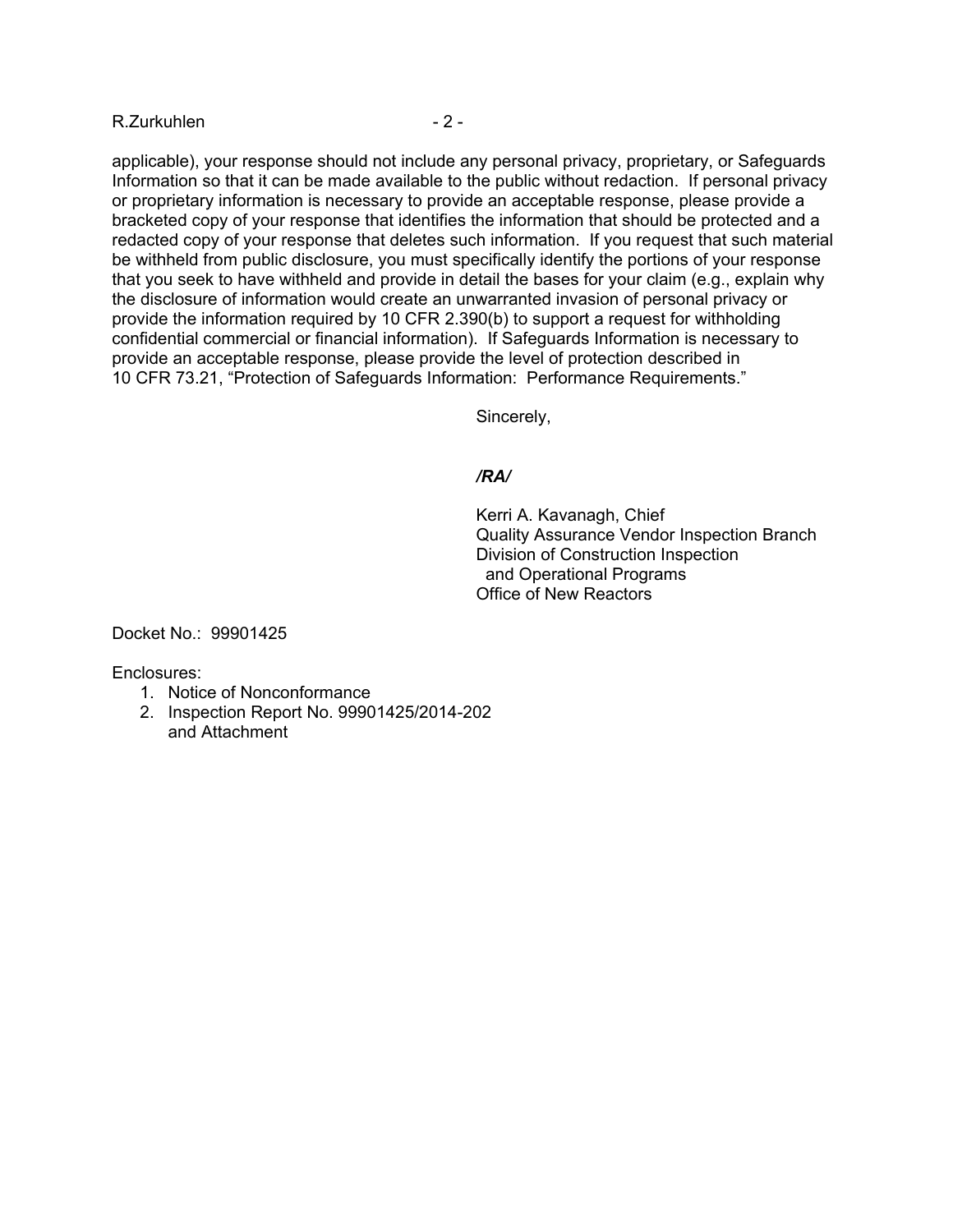## R.Zurkuhlen - 2 -

applicable), your response should not include any personal privacy, proprietary, or Safeguards Information so that it can be made available to the public without redaction. If personal privacy or proprietary information is necessary to provide an acceptable response, please provide a bracketed copy of your response that identifies the information that should be protected and a redacted copy of your response that deletes such information. If you request that such material be withheld from public disclosure, you must specifically identify the portions of your response that you seek to have withheld and provide in detail the bases for your claim (e.g., explain why the disclosure of information would create an unwarranted invasion of personal privacy or provide the information required by 10 CFR 2.390(b) to support a request for withholding confidential commercial or financial information). If Safeguards Information is necessary to provide an acceptable response, please provide the level of protection described in 10 CFR 73.21, "Protection of Safeguards Information: Performance Requirements."

Sincerely,

## */RA/*

Kerri A. Kavanagh, Chief Quality Assurance Vendor Inspection Branch Division of Construction Inspection and Operational Programs Office of New Reactors

Docket No.: 99901425

Enclosures:

- 1. Notice of Nonconformance
- 2. Inspection Report No. 99901425/2014-202 and Attachment

# DISTRIBUTION:

See next page.

| <b>ADAMS Accession No.: ML14352A127</b> |                 | *Concurred via e-mail |                | <b>NRO-002</b> |
|-----------------------------------------|-----------------|-----------------------|----------------|----------------|
| <b>OFC</b>                              | NRO/DCIP/QVIB   | NRO/DCIP/QVIB         | NRO/DCIP/ MVIB | NRO/DE/MCB     |
| <b>NAME</b>                             | <b>TKendzia</b> | PPrescott             | R.Patel        | SDowney        |
| <b>DATE</b>                             | 01/12/15        | 01/13/15              | 01/13/15       | 01/13/15       |
| <b>OFC</b>                              | RII/DCI/CIB3    | NRO/DCIP/ MVIB        | NRO/DCIP       | NRO/DCIP/QVIB  |
| <b>NAME</b>                             | AArtavet        | ABelen                | TFrye*         | KKavanagh      |
| <b>DATE</b>                             | 01/13/15        | 01/13/15              | 01/13/15       | 01/15/15       |

**OFFICIAL RECORD COPY**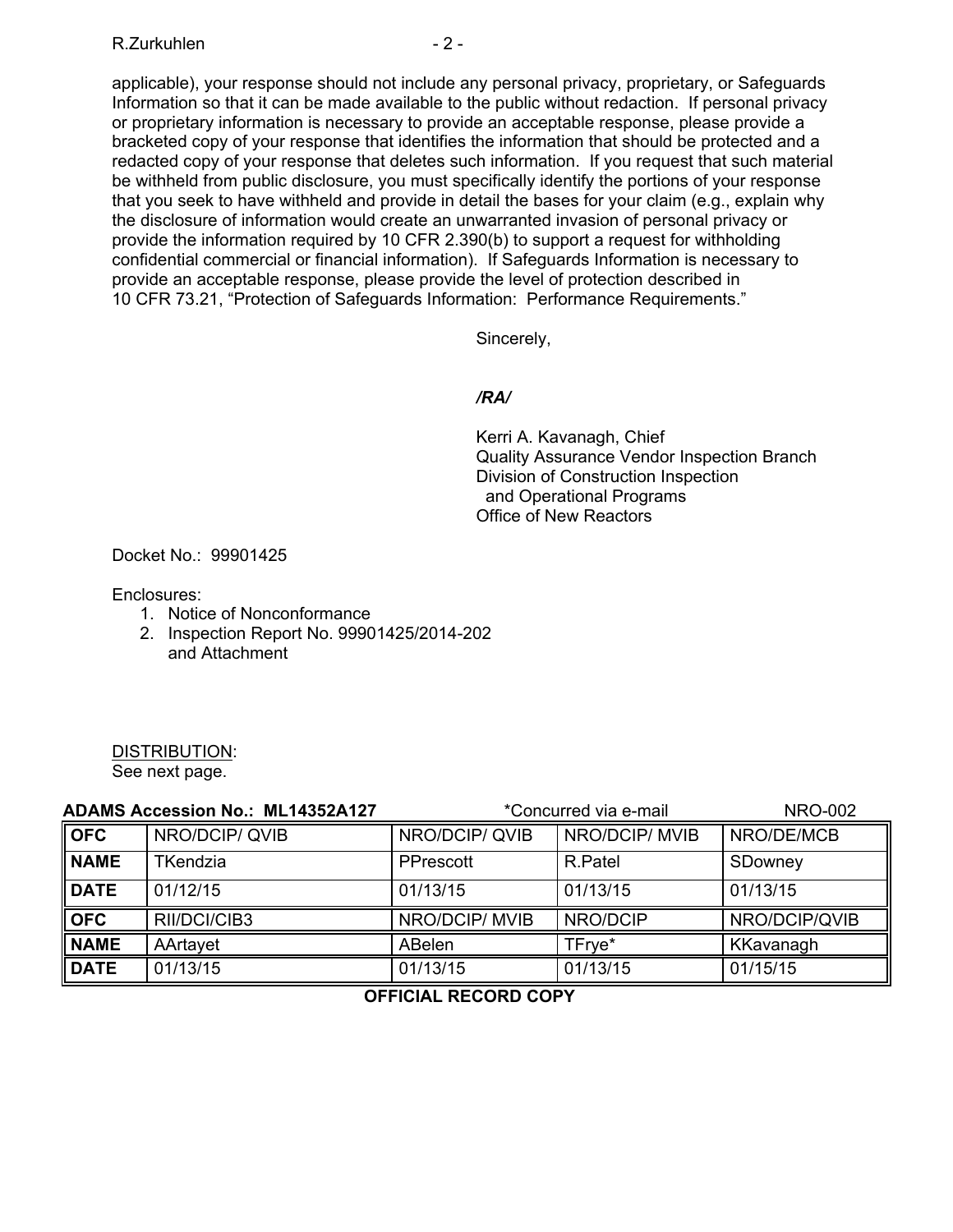# Letter to Ryan Zurkuhlen from Kerri Kavanagh dated January 15, 2015

SUBJECT: NUCLEAR REGULATORY COMMISSION INSPECTION REPORT OF CHICAGO BRIDGE & IRON LAKE CHARLES NO. 99901425/2014-202, NOTICE OF NONCONFORMANCE

DISTRIBUTION: **ASakadales** FTalbot ERoach AKeim **JCrutchley** RLaura D.Willis **SBernal** RRasmussen RMusser MMitchell ryan.zurkuhlen@cbi.com chris.fordham@cbi.com michael.annacone@cbi.com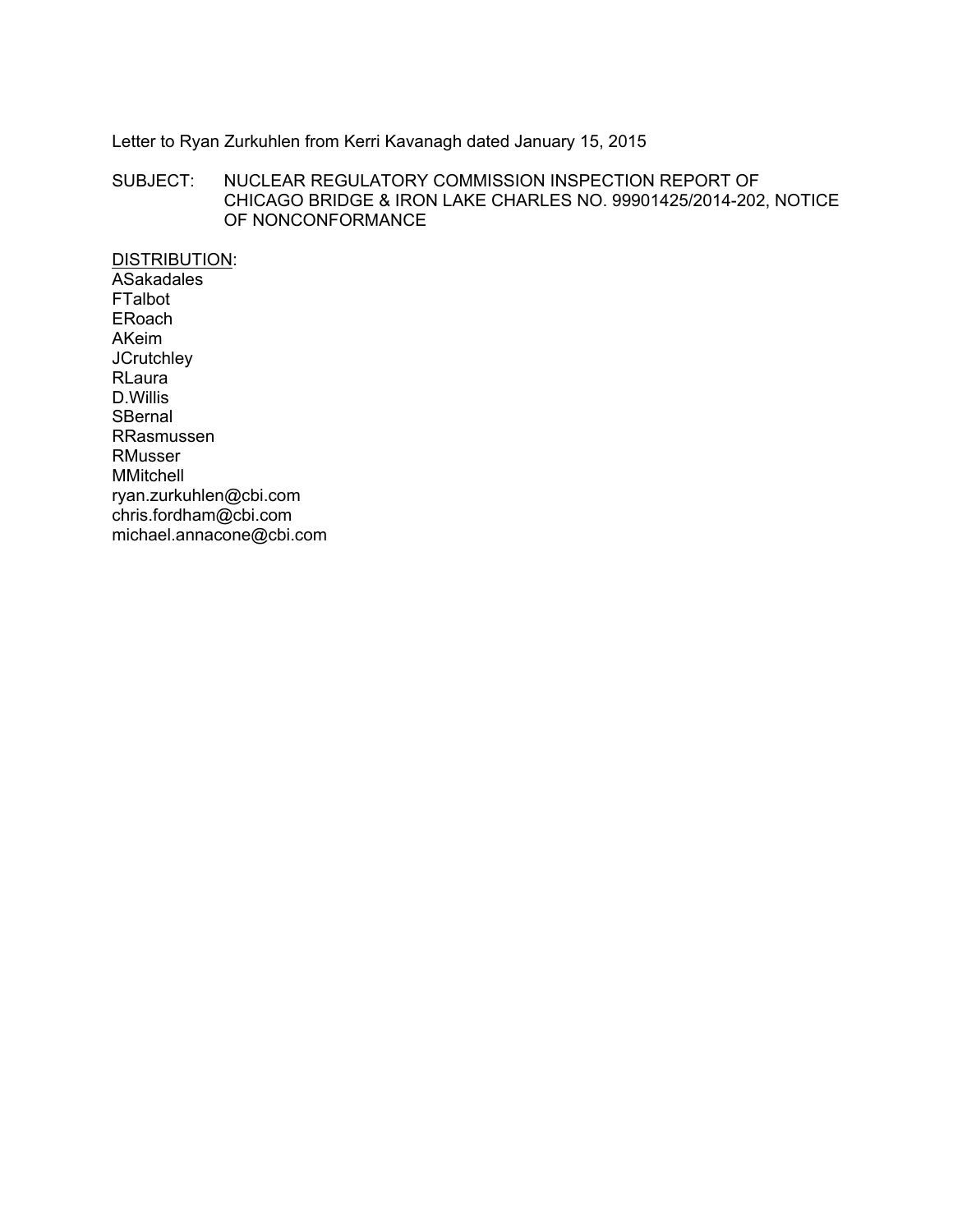#### **NOTICE OF NONCONFORMANCE**

Chicago Bridge & Iron Lake Charles Charles Docket No. 99901425 3191 West Lincoln Road Report No. 2014-202 Lake Charles, LA 70605

Based on the results of a U.S. Nuclear Regulatory Commission (NRC) inspection conducted at the Chicago Bridge & Iron Lake Charles (CB&I LC) facility in Lake Charles, LA, from December 1, 2014 through December 5, 2014, certain activities were not conducted in accordance with NRC requirements contractually imposed on CB&I LC by its customers or NRC licensees:

A. Criterion XVI, "Corrective Action," of Appendix B to Title 10 of the *Code of Federal Regulation*s (10 CFR) Part 50 states: "Measures shall be established to assure that conditions adverse to quality, such as failures, malfunctions, deficiencies, deviations, defective material and equipment, and nonconformances are promptly identified and corrected. In the case of significant conditions adverse to quality, the measures shall assure that the cause of the condition is determined and corrective action taken to preclude repetition. The identification of the significant condition adverse to quality, the cause of the condition, and the corrective action taken shall be documented and reported to appropriate levels of management."

Section 16, "Corrective Action," of CB&I LC's Quality Assurance Manual, Revision 10, dated November 19, 2014, paragraph 16.1.6.b, states, in part, that "measures shall be developed for determining the root cause(s) of significant conditions adverse to quality. The root cause is the main underlying source of a condition adverse to quality that, when corrected, eliminates recurrence of the condition."

Contrary to the above, as of December 5, 2014, CB&I LC failed to assure that the cause of significant conditions adverse to quality was determined and corrective action taken to preclude recurrence. Specifically, CB&I LC failed to provide adequate objective evidence that the corrective actions to preclude the repetition of significant conditions adverse to quality associated with the quality assurance (QA) program breakdowns have been effectively determined and implemented. The NRC inspection team reviewed the corrective actions associated with the November 2013, December 2013 and September 2014 10 CFR 50.55(e) notifications related to CB&I LC QA program breakdowns categorized as significant conditions adverse to quality. The NRC inspection team noted that CB&I LC took corrective actions for the condition adverse to quality related to welding only. However, the NRC inspection team determined that CB&I LC did not perform a comprehensive review of the current effectiveness of the overall QA program in its entirety to verify that the root causes of the significant QA breakdown had been corrected.

This issue has been identified as Nonconformance 99901425/2014-202-01.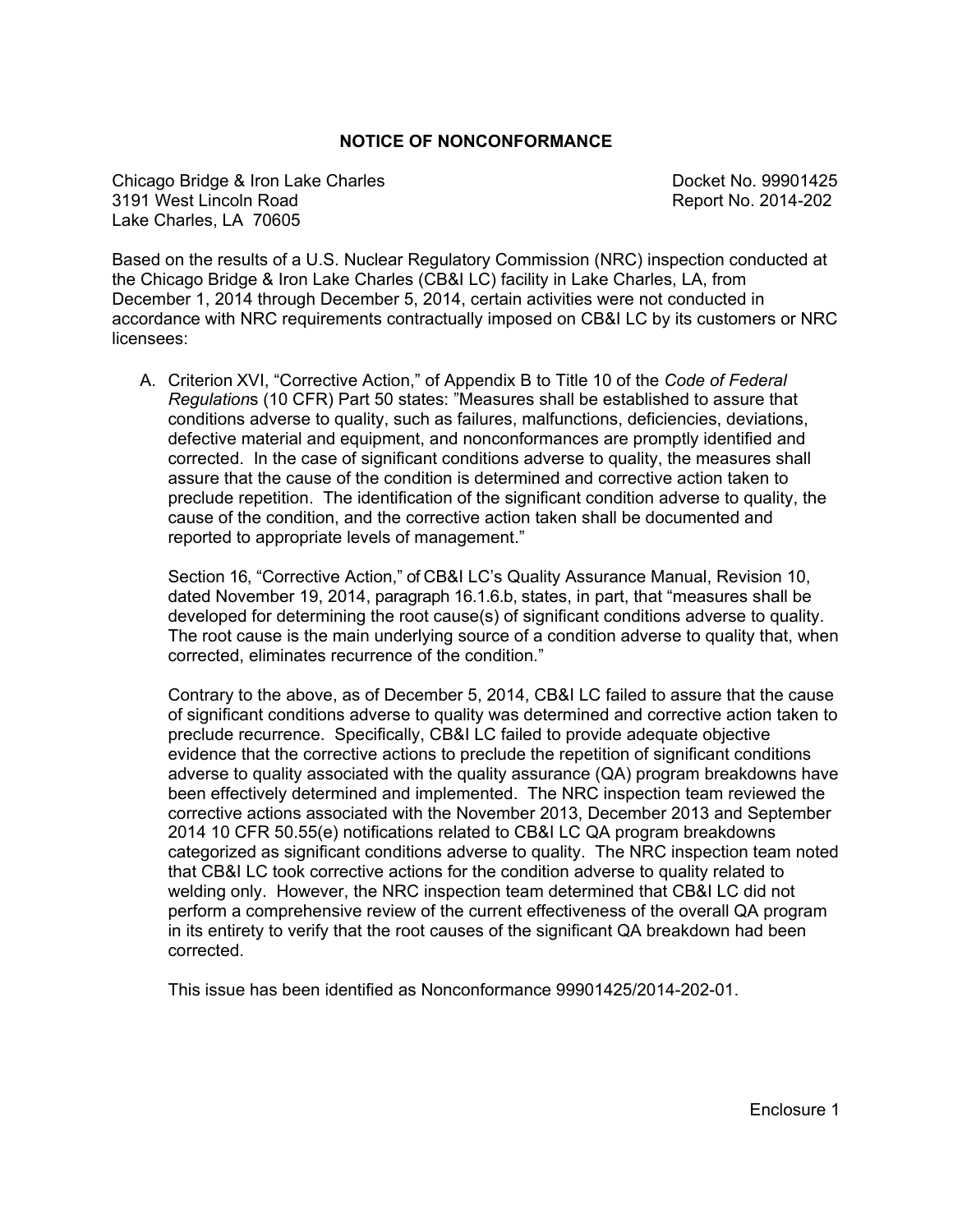Please provide a written statement or explanation to the U.S. Nuclear Regulatory Commission, ATTN: Document Control Desk, Washington, DC 20555-0001, with a copy to the Chief, Quality Assurance Vendor Inspection Branch, Division of Construction Inspection and Operational Programs, Office of New Reactors, within 30 days of the date of the letter transmitting this Notice of Nonconformance. This reply should be clearly marked as a "Reply to a Notice of Nonconformance" and should include for each noncompliance: (1) the reason for the noncompliance or, if contested, the basis for disputing the noncompliance; (2) the corrective steps that have been and the results achieved; (3) the corrective steps that will be taken to avoid further noncompliance; and (4) the date when the corrective action will be completed. Where good cause is shown, the NRC will consider extending the response time.

Because your response will be made available electronically for public inspection in the NRC Public Document Room or from the NRC's Agencywide Documents Access and Management System (ADAMS), which is accessible from the NRC Web site at http://www.nrc.gov/reading-rm/adams.html, to the extent possible, it should not include any personal privacy, proprietary, or Safeguards Information (SGI) so that the NRC can make it available to the public without redaction. If personal privacy or proprietary information is necessary to provide an acceptable response, please provide a bracketed copy of your response that identifies the information that should be protected and a redacted copy of your response that deletes such information. If you request that such material be withheld, you must specifically identify the portions of your response that you seek to have withheld and provide in detail the bases for your claim of withholding (e.g., explain why the disclosure of information would create an unwarranted invasion of personal privacy or provide the information required by 10 CFR 2.390(b) to support a request for withholding confidential commercial or financial information). If SGI is necessary to provide an acceptable response, please provide the level of protection described in 10 CFR 73.21, "Protection of Safeguards Information: Performance Requirements."

Dated this 15th day of January 2015.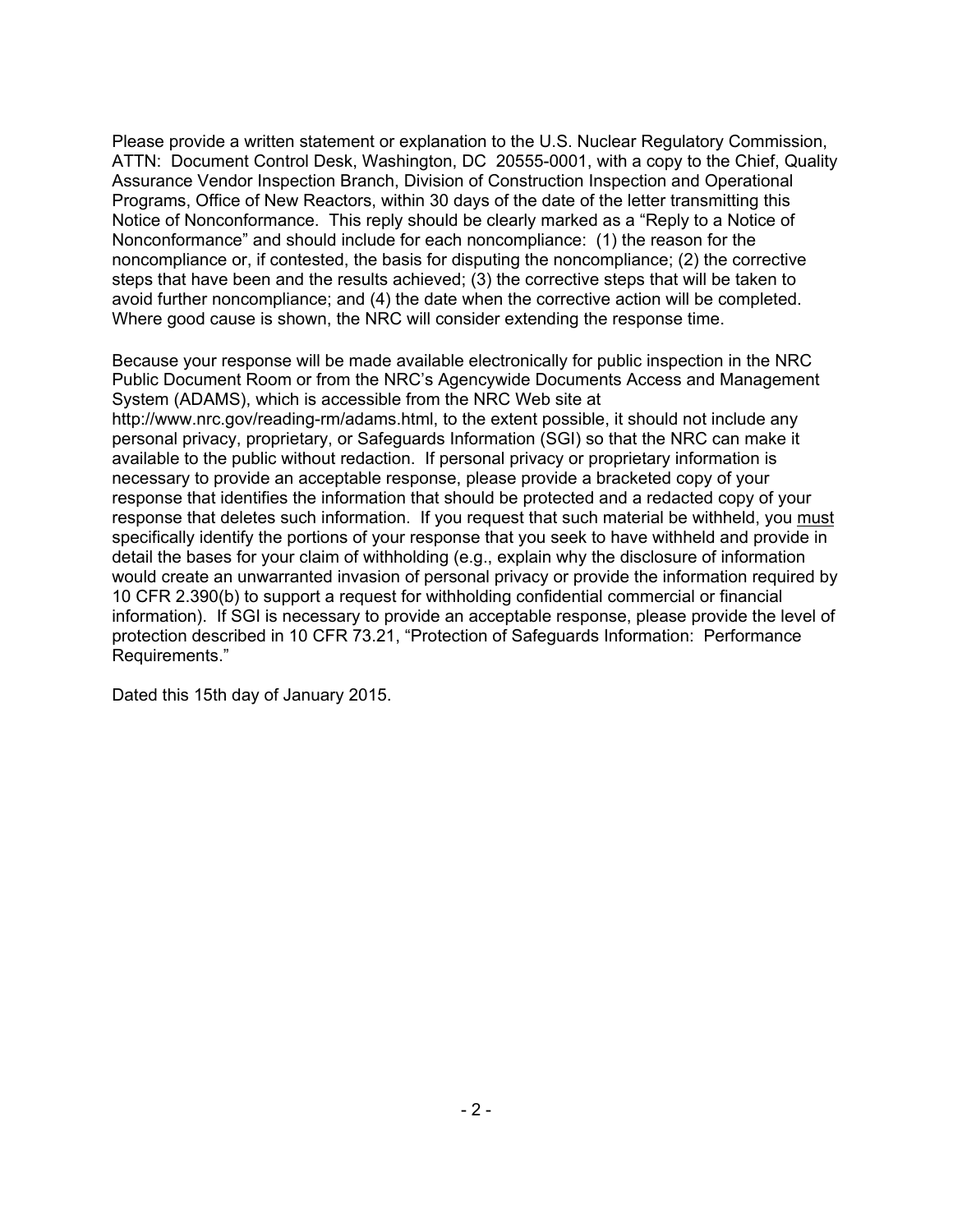#### **U.S. NUCLEAR REGULATORY COMMISSION OFFICE OF NEW REACTORS DIVISION OF CONSTRUCTION INSPECTION AND OPERATIONAL PROGRAMS VENDOR INSPECTION REPORT**

| Docket No.:                       | 99901425                                                                                                                                                                                                                                                                                                                                                                                      |                                                                                                |                    |
|-----------------------------------|-----------------------------------------------------------------------------------------------------------------------------------------------------------------------------------------------------------------------------------------------------------------------------------------------------------------------------------------------------------------------------------------------|------------------------------------------------------------------------------------------------|--------------------|
| Report No.:                       | 99901425/2014-202                                                                                                                                                                                                                                                                                                                                                                             |                                                                                                |                    |
| Vendor:                           | Chicago Bridge & Iron Lake Charles<br>3191 West Lincoln Road<br>Lake Charles, LA 70605                                                                                                                                                                                                                                                                                                        |                                                                                                |                    |
| <b>Vendor Contact:</b>            | Ryan Zurkuhlen<br><b>Director of Modular Operations</b><br>Ryan.zurkuhlen@cbi.com<br>980-322-8193                                                                                                                                                                                                                                                                                             |                                                                                                |                    |
| <b>Nuclear Industry Activity:</b> | Chicago Bridge & Iron Lake Charles is under contract to Chicago<br>Bridge & Iron Power to fabricate, assemble, inspect, transport,<br>and deliver Westinghouse Electric Company's AP1000 reactor<br>design of structural sub-modules for commercial nuclear power<br>plant applications. Specifically, the structural sub-modules are for<br>the Vogtle & V.C. Summer new construction sites. |                                                                                                |                    |
| <b>Inspection Dates:</b>          | December 1-5, 2014                                                                                                                                                                                                                                                                                                                                                                            |                                                                                                |                    |
| <b>Inspection Team:</b>           | Aixa Belen-Ojeda<br>Paul Prescott<br>Tom Kendzia<br>Raju Patel<br><b>Steven Downey</b><br>Alain Artayet                                                                                                                                                                                                                                                                                       | NRO/DCIP/MVIB<br>NRO/DCIP/QVIB<br>NRO/DCIP/QVIB<br>NRO/DCIP/MVIB<br>NRO/DE/MCB<br>RII/DCI/CIB3 | <b>Team Leader</b> |
| Approved by:                      | Kerri A. Kavanagh, Chief<br>Quality Assurance Vendor Inspection Branch<br>Division of Construction Inspection<br>and Operational Programs<br><b>Office of New Reactors</b>                                                                                                                                                                                                                    |                                                                                                |                    |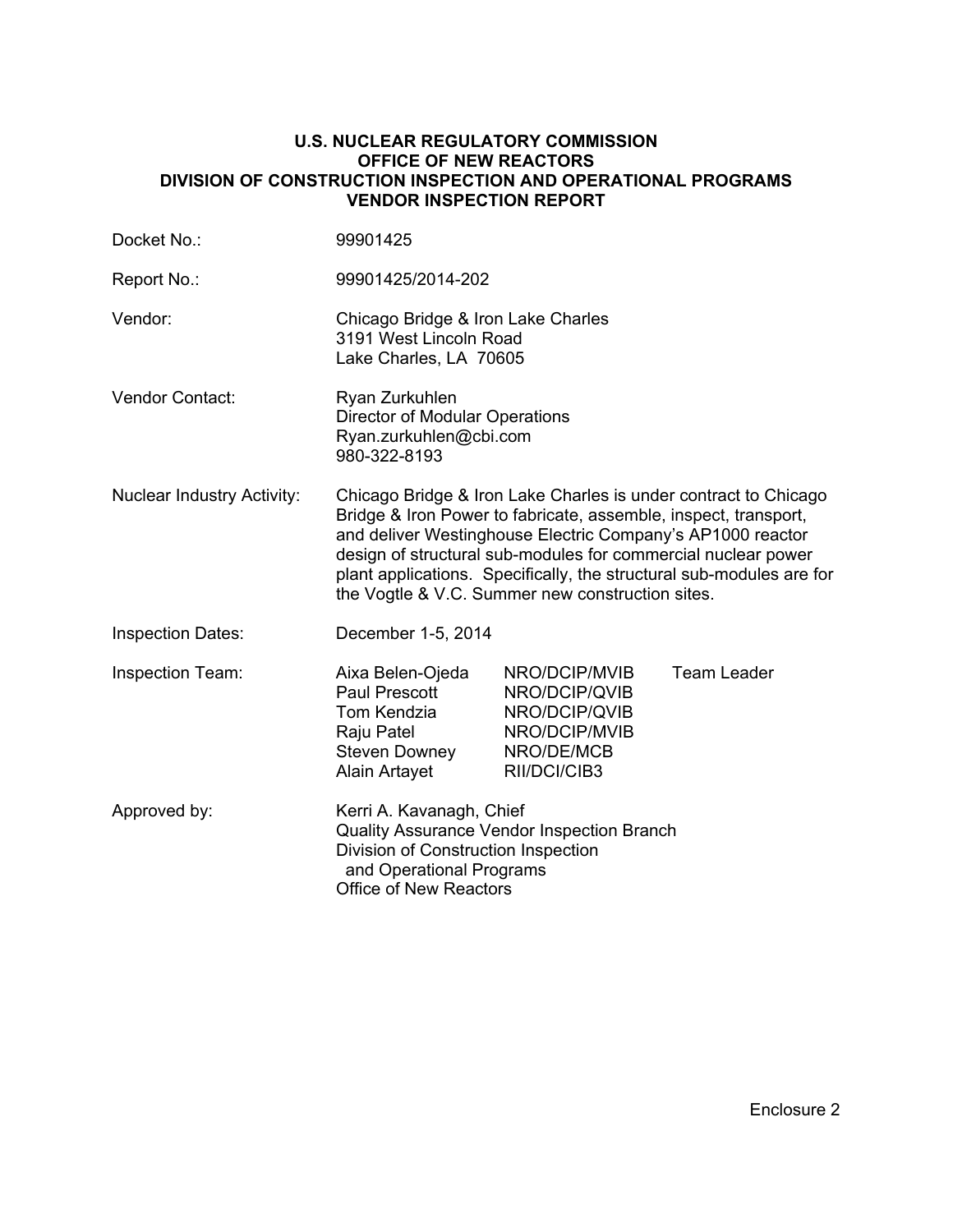# **EXECUTIVE SUMMARY**

#### Chicago Bridge & Iron Lake Charles 99901425/2014-202

The U.S. Nuclear Regulatory Commission (NRC) staff conducted a vendor inspection at the Chicago Bridge & Iron Lake Charles (hereafter referred to as CB&I LC) facility to verify that it had implemented an adequate quality assurance (QA) program that complies with the requirements of Appendix B, "Quality Assurance Criteria for Nuclear Power Plants and Fuel Reprocessing Plants," to Title 10 of the *Code of Federal Regulations* (10 CFR) Part 50, "Domestic Licensing of Production and Utilization Facilities." In addition, the NRC inspection team also verified that CB&I LC had implemented a program under 10 CFR Part 21, "Reporting of Defects and Noncompliance," that met the NRC's regulatory requirements. The NRC inspection team conducted the inspection from December 1 through 5, 2014.

This limited scope technically focused inspection specifically evaluated CB&I LC's implementation of quality activities associated with the fabrication activities of Westinghouse Electric Company's (WEC) AP1000 reactor design of structural sub-modules for commercial nuclear power plant applications. Specifically, the structural sub-modules are for the Vogtle & V.C. Summer new construction sites.

Some of the specific activities observed by the NRC inspection team included:

- Welding and nondestructive examination (NDE) activities being performed at the weld test facility
- In-process twin-wire machine welding in the flat position of double-welded fillet welds joining a carbon steel angle iron stiffener to a duplex stainless steel plate for the Vogtle Unit 4 subassembly CA20-27-200 structural module and to a plate for the V.C. Summer Unit 3 subassembly CA20-27-100 structural module
- Base Plate Repair No. Stud 60-0014 on CA-20-23 sub-module for V.C. Summer Unit 3 performed for the Fabrication Change Notice No. 2014-2197, Work Order No. 2997224- Stud, as part of the disposition of nonconformance report (NCR) No. 2014-1614.
- Receipt Inspection of eight 2.5 in. X 2.5 in. X 8.9 ft. long angle iron, part number 4316530, purchase order number 867113, in accordance with QC-PC-304, "Receiving Inspection," Revision 5, October 22, 2014
- Qualification records of receipt and quality control inspectors, coating inspectors, nondestructive technicians, lead auditors, and welders
- Distortion correction operation performed on CA20-17-100 sub-module assembly for V.C. Summer Job No. 430012, Work Order No. 3027105-100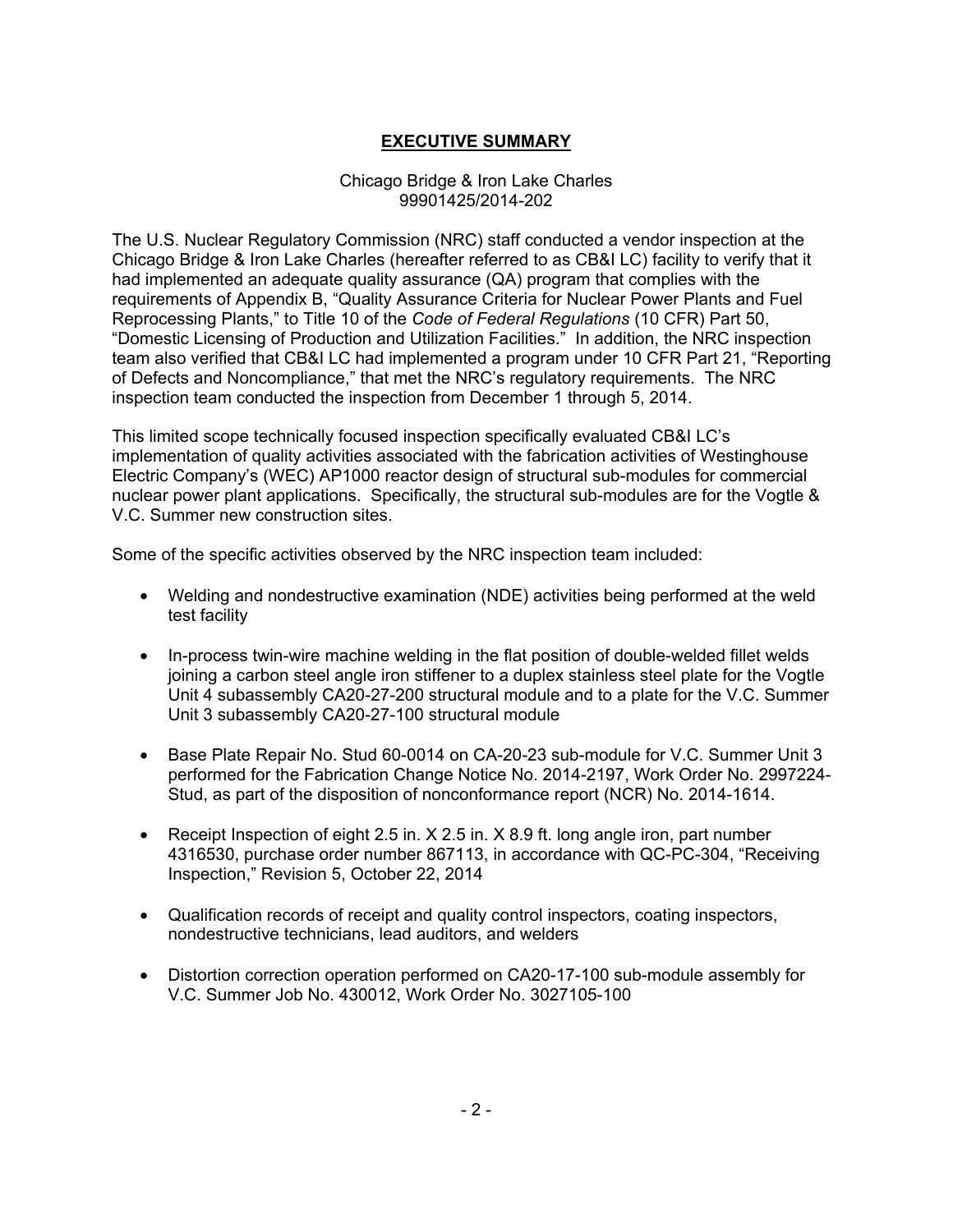- Implementation of a porta-power tool during Sequence No. 70, "Fit and Tack of 200 Assembly to 100 assembly," on Job No. 430012, Work Order No. 2997216 for the V.C. Summer CA20-18 sub-module
- Root Cause Analysis Report for Corrective Action Report (CAR) Nos 2014-1106 and 2014-1107
- Ongoing inspections and peer checks on the shop floor
- Corrective Action Program (CAP) Screening Committee

In addition to observing these activities, the NRC inspection team verified that measuring and test equipment (M&TE) was properly identified, marked, calibrated, and used within its calibrated range. The NRC inspection team also walked down CB&I LC's assembly floor and verified that nonconforming components were properly identified, marked, and segregated when practical, to ensure that they were not reintroduced into the manufacturing processes.

These regulations served as the bases for the NRC inspection:

- Appendix B to 10 CFR Part 50
- 10 CFR Part 21

During the course of this inspection, the NRC inspection team implemented Inspection Procedure (IP) 43003, "Reactive Inspections of Nuclear Vendors"; supplemented by IP 43002, "Routine Inspection of Nuclear Vendors"; and IP 36100, "Inspection of 10 CFR Part 21 and Programs for Reporting Defects and Noncompliance."

This was the fifth NRC inspection at the CB&I LC facility. CB&I LC is currently under contract to Chicago Bridge and Iron Power to fabricate, assemble, inspect, transport and deliver structural sub-modules for the Vogtle and V.C. Summer construction projects.

With the exception of the nonconformance described below, the NRC inspection team determined that, in general, the fabrication activities that CB&I LC conducted for the structural sub-modules were performed in accordance with the Commission's rules and regulations and the technical and quality requirements passed down to CB&I LC from NRC licensees or its contractors. The information below summarizes the results of this inspection.

## Corrective Action

The NRC inspection team determined that CB&I LC did not adequately implement the requirements of Criterion XVI, "Corrective Action," of Appendix B to 10 CFR Part 50. The NRC inspection team issued Nonconformance 99901425/2014-202-01 for CB&I LC's failure to provide adequate objective evidence that the preventive corrective actions to preclude the repetition of significant conditions adverse to quality associated with the QA program breakdowns have been effectively determined and implemented. Specifically, CB&I LC did not perform a comprehensive review of the current effectiveness of the overall QA program in its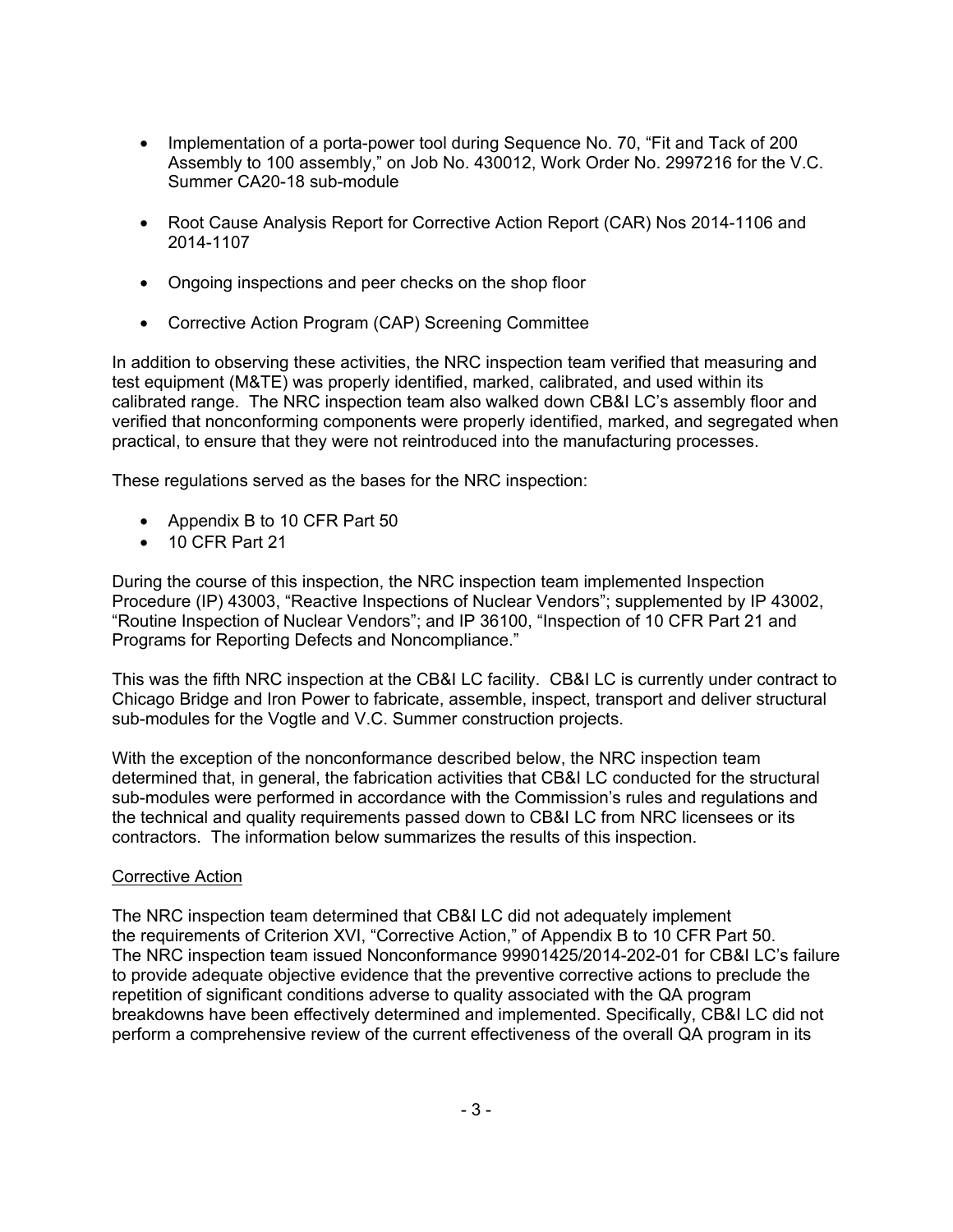entirety to verify that the root causes of the significant QA breakdown in quality had been corrected.

## 10 CFR Part 21

The NRC inspection team determined that CB&I LC's processes and procedures complied with the requirements of 10 CFR Part 21. Based on the limited sample of documents reviewed, the NRC inspection team issued Unresolved Item 99901425/2014-202-02 to request that CB&I LC and CB&I Power provide an explanation of its process for discovery, evaluation and reporting under the requirements of 10 CFR 50.55(e) related to the timeliness of the September 10, 2014, notifications of a significant QA program breakdown.

## Other Inspection Areas

The NRC inspection team determined that CB&I LC is implementing its programs for nonconforming materials, parts, or components; control of special processes; inspection; instructions, procedures, and drawings; commercial grade dedication; and control of measuring and test equipment in accordance with the applicable regulatory requirements of Appendix B to 10 CFR Part 50. Based on the limited sample of documents reviewed and activities observed, the NRC inspection team also determined that CB&I LC is implementing its policies and procedures associated with these programs. No findings of significance were identified.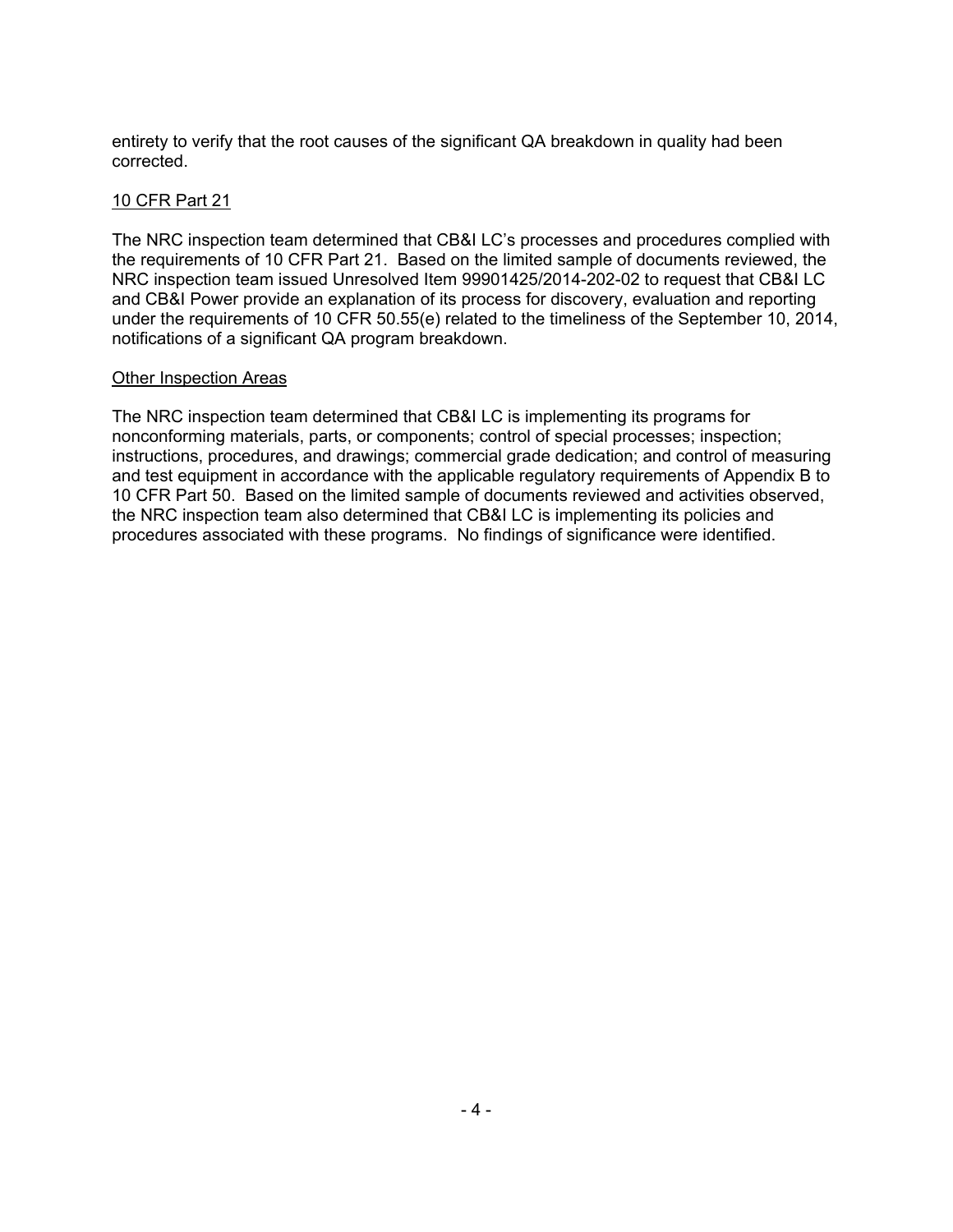# **REPORT DETAILS**

#### 1. 10 CFR Part 21 Program

#### a. Inspection Scope

The NRC inspection team verified the adequacy of the evaluations and corrective actions, for selected 10 CFR Part 21 and 10 CFR 50.55(e) reports by CB&I LC to the NRC or its customers. The NRC inspection team reviewed CB&I LC's processes and procedures to verify compliance with the requirements of 10 CFR Part 21. For the nonconformance reports (NCR) and corrective action reports (CAR) reviewed, the NRC inspection team verified that 10 CFR Part 21 was properly screened, evaluated and reported when applicable. The NRC inspection team reviewed several CARs associated with 10 CFR Part 21 and 10 CFR 50.55(e) reports. The NRC inspection team determined that the threshold for determining 10 CFR Part 21 reportability appeared adequate, and that corrective action was initiated for the conditions adverse to quality.

The attachment to this inspection report lists the documents reviewed by the NRC inspection team.

#### b. Observations and Findings

The NRC inspection team reviewed CB&I LC's and CB&I Power's actions to address the September 10, 2014, §50.55(e) notifications. The notifications from V.C. Summer and Vogtle identified a significant breakdown in CB&I LC's quality assurance (QA) program. The NRC inspection team discussed with CB&I LC and CB&I Power staff the timeline for discovery, evaluation and reporting of the September 10, 2014, §50.55(e) notifications.

CB&I LC's initial description of the problem was documented in CAR 2013-1641, dated December 13, 2013. CAR 2013-1641 identified that a welding procedure specification (WPS) was found to be non-compliant with the American Welding Society (AWS) code. As required by the regulations in §21.21(b), CB&I LC notified CB&I Power in a letter dated December 23, 2013 about the welding issue; a possible QA program breakdown and determined that further evaluation was necessary. CB&I LC documented the root causes and contributing causes in a root cause analysis (RCA) performed for CAR 2013-1641 that was completed in March 2014 and determined a significant QA program breakdown had occurred.

On July 9, 2014, CB&I LC initiated another §21.21(b) letter to CB&I Power again requesting that an evaluation be initiated to assess potential reportability to the NRC. Based on CB&I Power's guidance developed to assess a potential significant QA program breakdown, CB&I LC met the threshold for reporting.

CB&I Power staff stated that the process of further evaluation was not begun until the RCA for CAR 2013-1641 was complete. CB&I Power staff stated that the evaluation was initiated in late June 2014. However, CB&I Power initiated CAR 2014-1316 on July 9, 2014, to evaluate the potential QA program breakdown.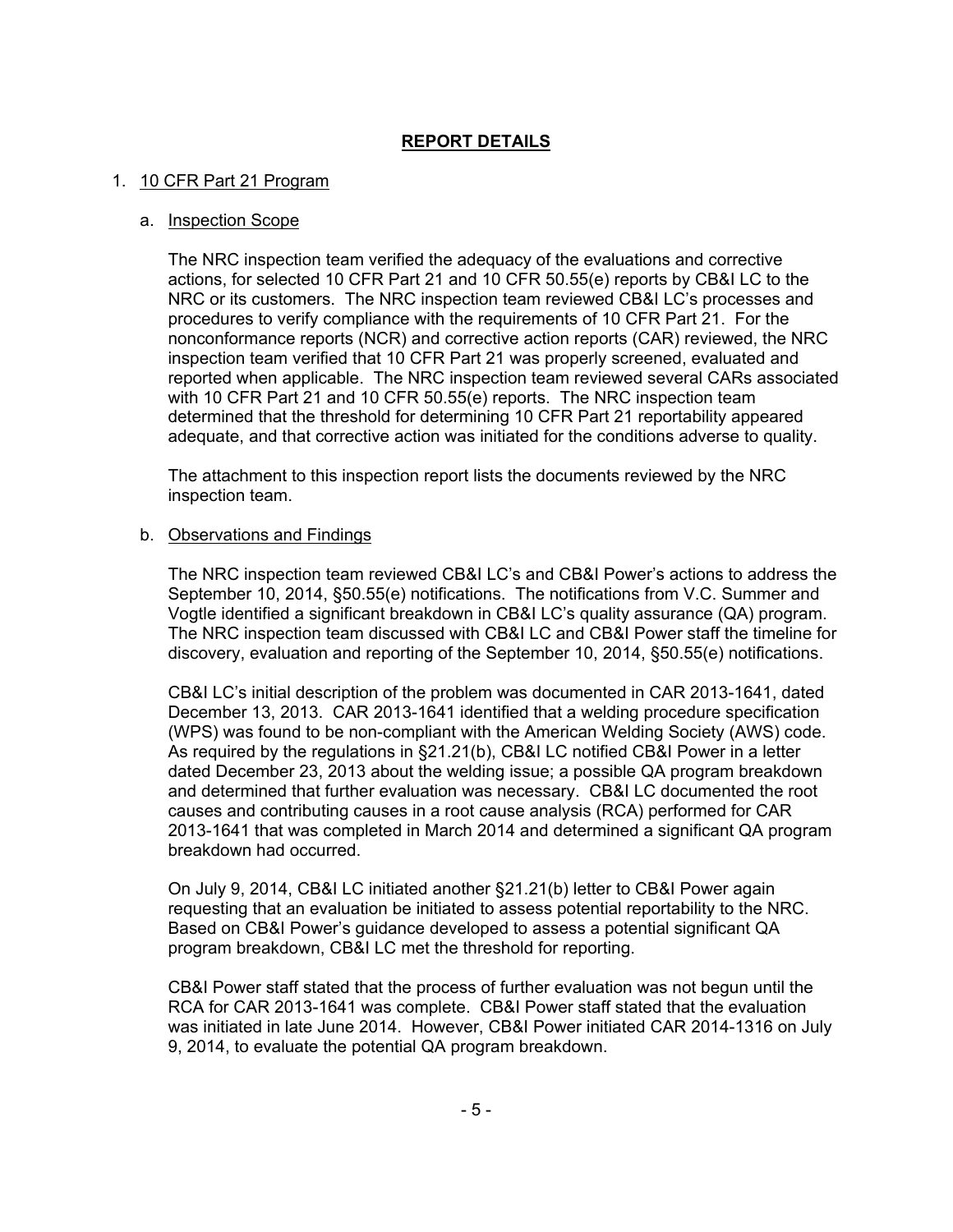The NRC inspection team noted that CB&I LC completed the RCA in March 2014 and sent another §21.21(b) letter to CB&I Power on July 9, 2014. However the NRC was not notified until September 10, 2014. Also, CB&I Power did not sent to the NRC any interim notifications related to a significant QA program breakdown in this timeframe.

The NRC inspection team is requesting that CB&I LC and CB&I Power provide an explanation of its process for discovery, evaluation and reporting under the requirements of §50.55(e) related to the September 10, 2014, notifications of a QA program breakdown. The NRC inspection team considered the process for reporting timeliness of the September 10, 2014, 50.55(e) notifications to be Unresolved Item (URI) 99901425/2014-202-02.

#### c. Conclusions

The NRC inspection team determined that CB&I LC's processes and procedures complied with the requirements of 10 CFR Part 21. Based on the limited sample of documents reviewed, the NRC inspection team issued Unresolved Item 99901425/2014-202-02 to request that CB&I LC and CB&I Power provide an explanation of its process for discovery, evaluation and reporting under the requirements of §50.55(e) related to the timeliness for the September 10, 2014, notifications of a significant QA program breakdown.

## 2. Corrective Action

## a. Inspection Scope

The NRC inspection team reviewed CB&I LC's policies and implementing procedures that govern the Corrective Action Program (CAP) to verify compliance with the requirements of Criterion XVI, "Corrective Action," of Appendix B, "Quality Assurance Criteria for Nuclear Power Plants and Fuel Reprocessing Plants," to Title 10 of the *Code of Federal Regulations* (10 CFR) Part 50, "Domestic Licensing of Production and Utilization Facilities."

The NRC inspection team observed the CAP Screening Committee to determine whether CB&I LC staff demonstrated sufficient knowledge of the CAP and whether the meeting provided an adequate review of the CAR, including proposed categorization and appropriate screening for applicability of 10 CFR Part 21, "Reporting Defects and Noncompliance." During the CAP screening meeting, a total of 13 CARs were screened as significance level (SL) 3 conditions adverse to quality (CAQ). Further, the NRC inspection team reviewed a sample of 10 CARs that includes three (3) SL1- significant conditions adverse to quality (SCAQ), five (5) SL 2- CAQs, and two (2) SL 3 CAQs and verified that the CARs' disposition and control provide adequate documentation and description of conditions adverse to quality, as well as specifying the cause of these conditions and the corrective actions taken to prevent recurrence. In addition, the NRC inspection team noted that CB&I LC established a Corrective Action Review Board (CARB) and performed a CAR and NCR quarterly trend analysis for CAQs. The NRC inspection team reviewed CAR 2014-1106 and 2014-1107 that were screened as SL-1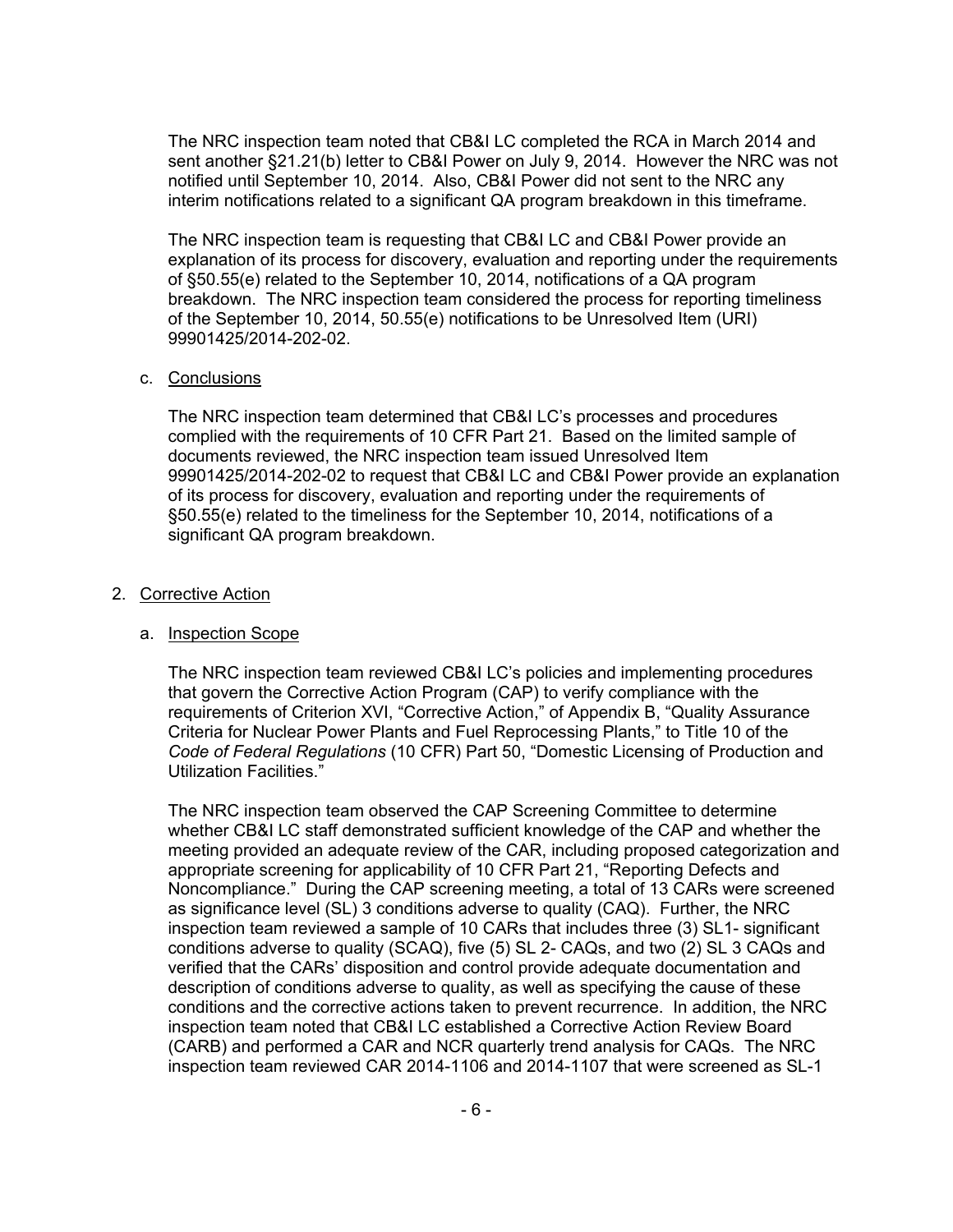SCAQs requiring root cause analysis be performed. The two CARs were a result of the  $2^{nd}$  Quarter 2014 Trend Analysis Report CARB's recommendations that indicated: (1) work instructions/travelers are less than adequate causing human based errors due to lack of adequate knowledge or training, and (2) procedure usage and adherence is less than adequate. The NRC inspection team reviewed the RCA report Nos. CAR 2014- 1106 and CAR 2014-1107 dated November 4, 2014, and interviewed the CB&I LC's RCA team. The NRC inspection team noted that each RCA included plan, extent of condition, evaluation methods by fault tree and barrier analysis, personnel interviewed and recommendations. The NRC inspection team verified changes made to work instructions and traveler formats and personnel trained as part of corrective action taken to address CAR 2014-1106 and CAR 2014-1107.

For the 10 CFR 50.55(e) reports, which were for a programmatic breakdown in QA, the NRC inspection team reviewed CB&I LC's corrective actions to ensure they addressed the entire scope of the QA program and implementation issue.

The NRC inspection team discussed the CAP with CB&I LC management and technical staff. The attachment to this inspection report lists the documents reviewed by the NRC inspection team.

#### b. Observations and Findings

The NRC inspection team reviewed CB&I LC's and CB&I Power's actions to address the September 10, 2014, §50.55(e) notifications. The notifications from V.C. Summer and Vogtle identified a significant breakdown in CB&I LC's QA program.

CB&I LC's CAR 2013-1641, dated December 13, 2013, documented that a welding procedure specification (WPS) was found to be non-compliant with the AWS code. Additionally, prior revisions of the WPS had not been reviewed as required by CB&I Power. CB&I LC documented the root causes and contributing causes in the RCA performed for CAR 2013-1641 that was completed in March 2014, and determined a significant QA program breakdown had occurred.

However, the NRC inspection team was aware of the longstanding history of problems associated with CB&I LC's QA program implementation related to the fabrication of structural support sub-modules for the AP1000 projects at V.C. Summer Units 2 and 3, and Vogtle Units 3 and 4.

On April 18, 2013, the NRC issued a Chilling Effect Letter (CEL) to CB&I LC. The CEL discussed NRC inspections performed January 2011, November 2011, and September 2012, that identified issues with the effectiveness of the corrective action program. The NRC also noted concerns associated with programmatic controls in: 1) special processes; 2) inspections; 3) personnel training and qualification; 4) instructions, procedures, and drawings; and 5) corrective action.

A significant QA program breakdown at CB&I LC was previously reported by both current AP1000 combined license holders in November 2013, and December 2013. Both of these reports were based on a CB&I Power evaluation of CB&I LC's RCA for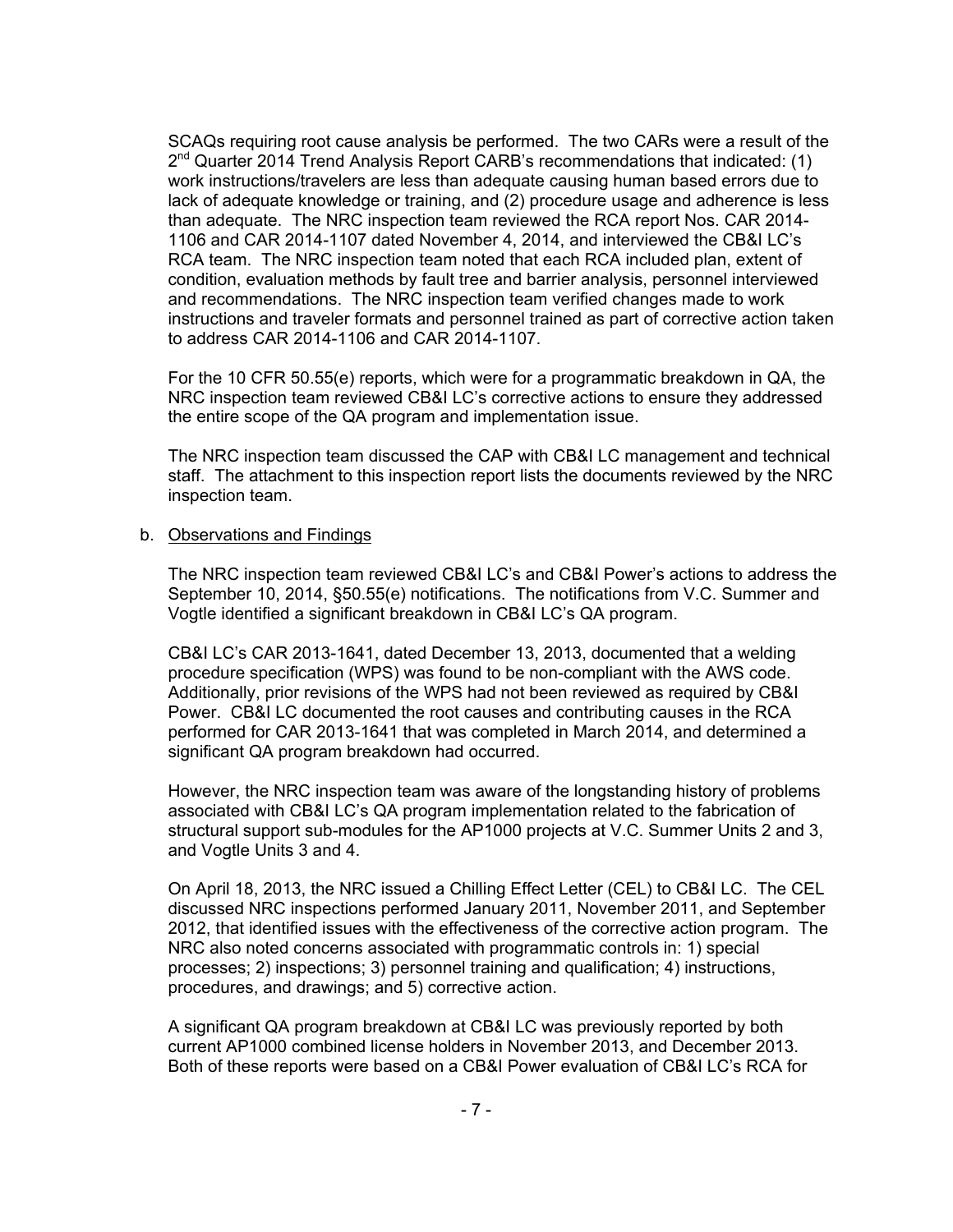CAR 2013-739. The evaluation identified seven criterion of Appendix B to 10 CFR Part 50 as ineffectively implemented: 1) QA program; 2) instructions, procedures, and drawings; 3) control of purchased material, equipment, and services; 4) special processes; 5) inspection; 6) corrective action; and 7) records.

The NRC inspection team also noted that a self-imposed stop-work order was in effect on January 13, 2014, and was progressively eased until it was finally lifted on April 8, 2014. The areas of focus for the stop-work order were: 1) production, 2) corrective action, 3) procedures, and 4) training. In February 2014, the NRC conducted an inspection and determined that CB&I LC was not fully implementing its QA program in the areas of corrective action and control of nonconforming items. Additionally, the NRC identified several missed opportunities that should have led to an earlier initiation of the stop-work order and for an evaluation to determine the impact on previously fabricated sub-modules.

On July 9, 2014, CB&I Power initiated CAR 2014-1316 for CB&I LC's CAR 2013-1641, and identified that CB&I LC had deficiencies in the following four criteria of Appendix B to 10 CFR Part 50: 1) QA program; 2) instructions, procedures, and drawings; 3) control of purchased material, equipment, and series; and 4) special processes. The NRC inspection team reviewed the recommended corrective actions for CAR 2013-1641, and noted that only the WPS process was evaluated, and did not include the other criteria identified by CB&I LC. Neither CB&I LC nor CB&I Power have, to date, reviewed the current effectiveness of the CB&I LC's overall QA program in its entirety to verify that the root causes of the significant QA breakdown in quality had been corrected. The issue is significant as the NRC considers any significant breakdown in any portion of the QA program as potentially impacting a vendor's ability to provide a product or service free of defects. The NRC inspection team determined that CB&I LC lacked objective evidence that a comprehensive review of the QA program has been performed to verify the effectiveness of the corrective actions taken for previous issues and for the September 2014 10 CFR 50.55(e) notifications. The NRC inspection team's determination that CB&I LC has not performed a comprehensive review of the current effectiveness of the overall QA program in its entirety was an example of Nonconformance 99901425/2014-202-01.

#### c. Conclusions

The NRC inspection team determined that CB&I LC did not adequately implement the requirements of Criterion XVI, "Corrective Action," of Appendix B to 10 CFR Part 50. The NRC inspection team issued Nonconformance 99901425/2014-202-01 for CB&I LC's failure to provide adequate objective evidence that the preventive corrective actions to preclude the repetition of significant conditions adverse to quality associated with significant QA program breakdowns have been effectively determined and implemented. Specifically, CB&I LC did not perform a comprehensive review of the current effectiveness of the overall QA program in its entirety to verify that the root causes of the significant QA breakdown in quality had been corrected.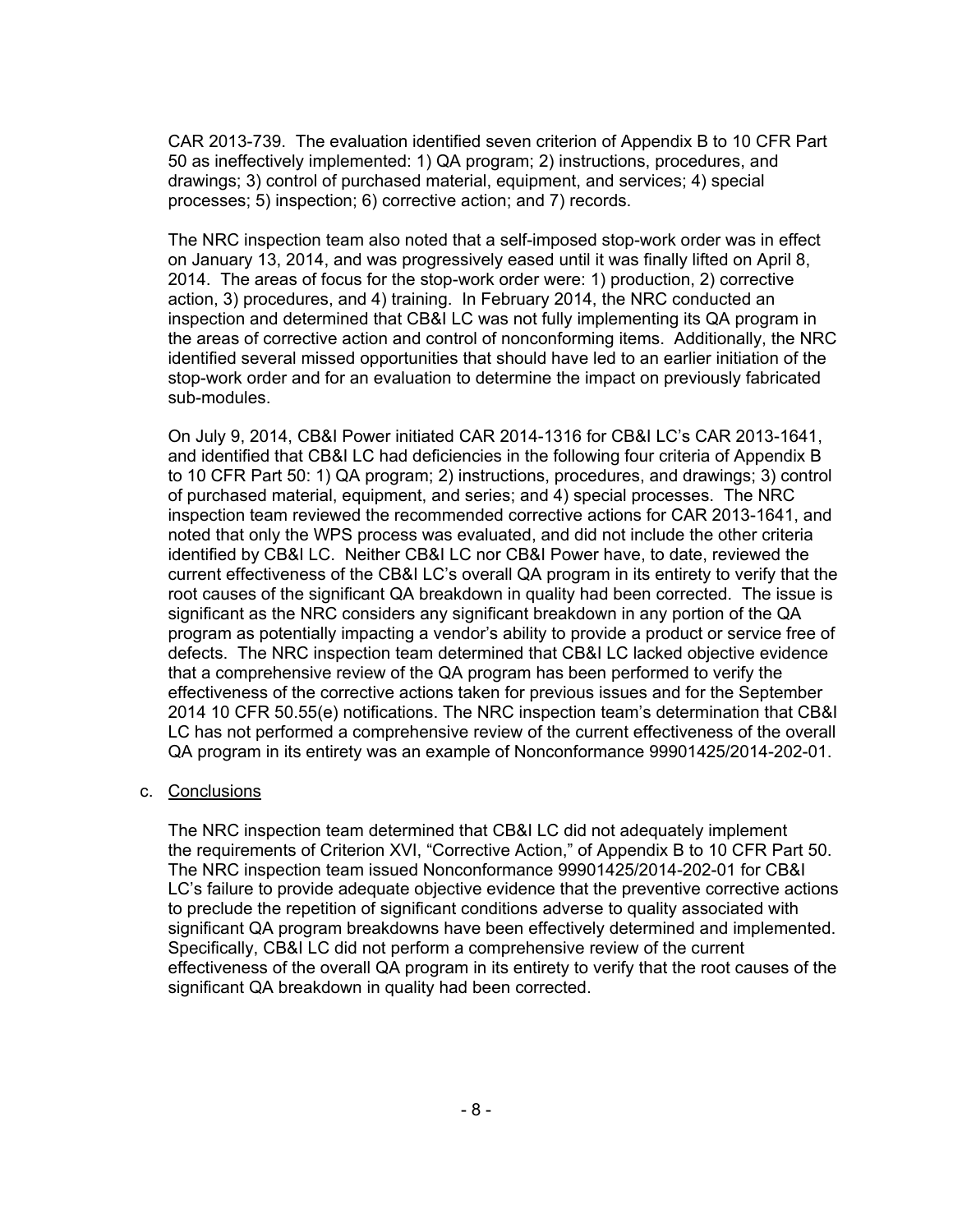# 3. Nonconforming Materials, Parts, or Components

## a. Inspection Scope

The NRC inspection team reviewed CB&I LC's policies and implementing procedures that govern the control of nonconformances to verify compliance with the requirements of Criterion XV, "Nonconforming Materials, Parts, or Components," in Appendix B to 10 CFR Part 50.

For the sample of NCRs reviewed, the NRC inspection team verified that CB&I LC implemented an adequate program to assess and control nonconforming items, including appropriate identification, documentation, segregation, evaluation, and disposition of these items. This process properly applies the principles of acceptable, repair, rework, hold, scrap, or use-as-is, and it provides for the necessary technical justifications to be adequately supported and properly documented. The NRC inspection team also toured the shop floor to verify that there are designated areas to segregate and control the various classes of nonconforming materials. The NRC inspection team observed ongoing craft work and inspection activities for the identification and control of NCR base metal repair activity on the CA20-23 sub-module for V.C. Summer Unit 3. In addition, the NRC inspection team also verified that CB&I LC's nonconformance process provides a link to the 10 CFR Part 21 program.

The NRC inspection team discussed the nonconformance program with CB&I LC's management and technical staff. The attachment to this inspection report lists the documents reviewed by the NRC inspection team.

## b. Observations and Findings

No findings of significance were identified.

# c. Conclusions

The NRC inspection team concluded that CB&I LC is implementing its nonconforming materials, parts or components program in accordance with the regulatory requirements of Criterion XV in Appendix B to 10 CFR Part 50. Based on the limited sample of documents reviewed, the NRC inspection team also determined that CB&I LC was effectively implementing its policies and procedures associated with the nonconformance materials, parts and components program. No findings of significance were identified.

# 4. Control of Special Processes

# a. Inspection Scope

The NRC inspection team reviewed CB&I LC's policies and implementing procedures that govern the control of special processes ( i.e., welding, nondestructive examination (NDE) inspections) to verify compliance with the regulatory requirements of Criterion IX,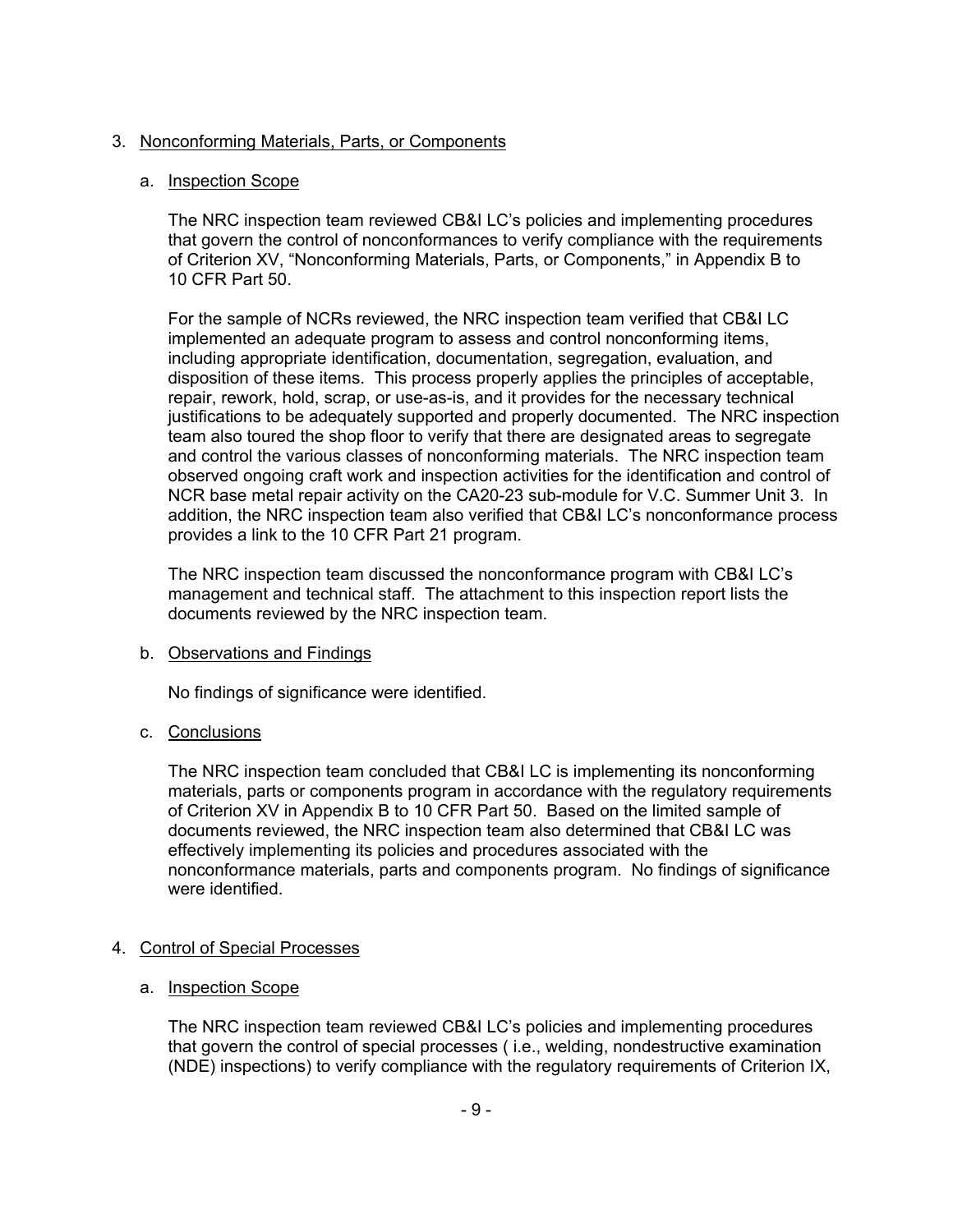"Control of Special Processes," of Appendix B to 10 CFR Part 50 as well as with the requirements of the AWS D1.1, "Structural Welding Code-Steel," 2000 Edition, AWS D1.4, "Structural Welding Code – Reinforcing Steel," 1998 Edition, and American Society for Nondestructive Testing (ASNT) SNT-TC-1A, "Personnel Qualification and Certification in Nondestructive Testing," 1992 Edition.

The NRC inspection team reviewed a sample of welding and NDE documents, observed welding and NDE activities being performed at the weld test facility, and reviewed completed NDE and welding records associated with the fabrication and inspection of the AP1000 structural sub-modules.

The NRC inspection team verified that CB&I LC had established and implemented procedures for the control of NDE (e.g. visual testing (VT), penetrant testing (PT), magnetic particle testing (MT), ultrasonic testing (UT) and radiographic testing (RT)). The procedures provided measures for the generation of special process control documents such as inspection reports, equipment qualification records, travelers, weld logs, and nonconformance reports. The NRC inspection team verified that process control documents include personnel and equipment requirements, conditions for accomplishing the process, acceptance criteria, results of inspections, and appropriate signatures. The NRC inspection team also verified that the applicable NDE procedures were in accordance with the applicable AWS requirements.

The NRC inspection team observed in-process twin-wire machine welding in the flat position of double-welded fillet welds joining a carbon steel angle iron stiffener to a duplex stainless steel plate for the Vogtle Unit 4 subassembly CA20-27-200 structural module and to a plate for the V.C. Summer Unit 3 subassembly CA20-27-100 structural module to determine whether weld and base metal traceability, fit-up and tack inspection acceptability, qualification of identified welding operator, welding parameters, and weld dimensions were in accordance with the requirements of CB&I LC's welding procedures, weld traveler, and respective structural welding codes. In addition, the NRC inspection team reviewed the certified material test report and NDE record associated with duplex stainless steel plate heat number 423171 to determine whether the results for chemical analysis, mechanical properties, and UT were in accordance with the requirements of American Society of Testing & Materials (ASTM) A240-S32101 material specification, and A577 and A578 for angle-beam and straight-beam UT, respectively.

The NRC inspection team reviewed a sample of completed transfer packages for sub-modules that have recently been transferred to the AP1000 construction sites (Vogtle and V.C. Summer) and the supporting documentation such as shop travelers, weld logs, weld log data sheets, and NDE inspection reports. The NRC inspection team verified that the NDE requirements for the various weld types (fillet, full penetration, partial penetration, stud, etc.) were identified on the shop traveler and other applicable documents, and that the process requirements were consistent with the contract requirements and procedures.

The NRC inspection team witnessed VT of fit-up and tack welds on V.C. Summer sub-module CA20-71; VT and MT on a section of the base metal in the Vogtle CA20-03 sub-module where a wall plug was removed (NCR-2014-1736); UT on the base metal in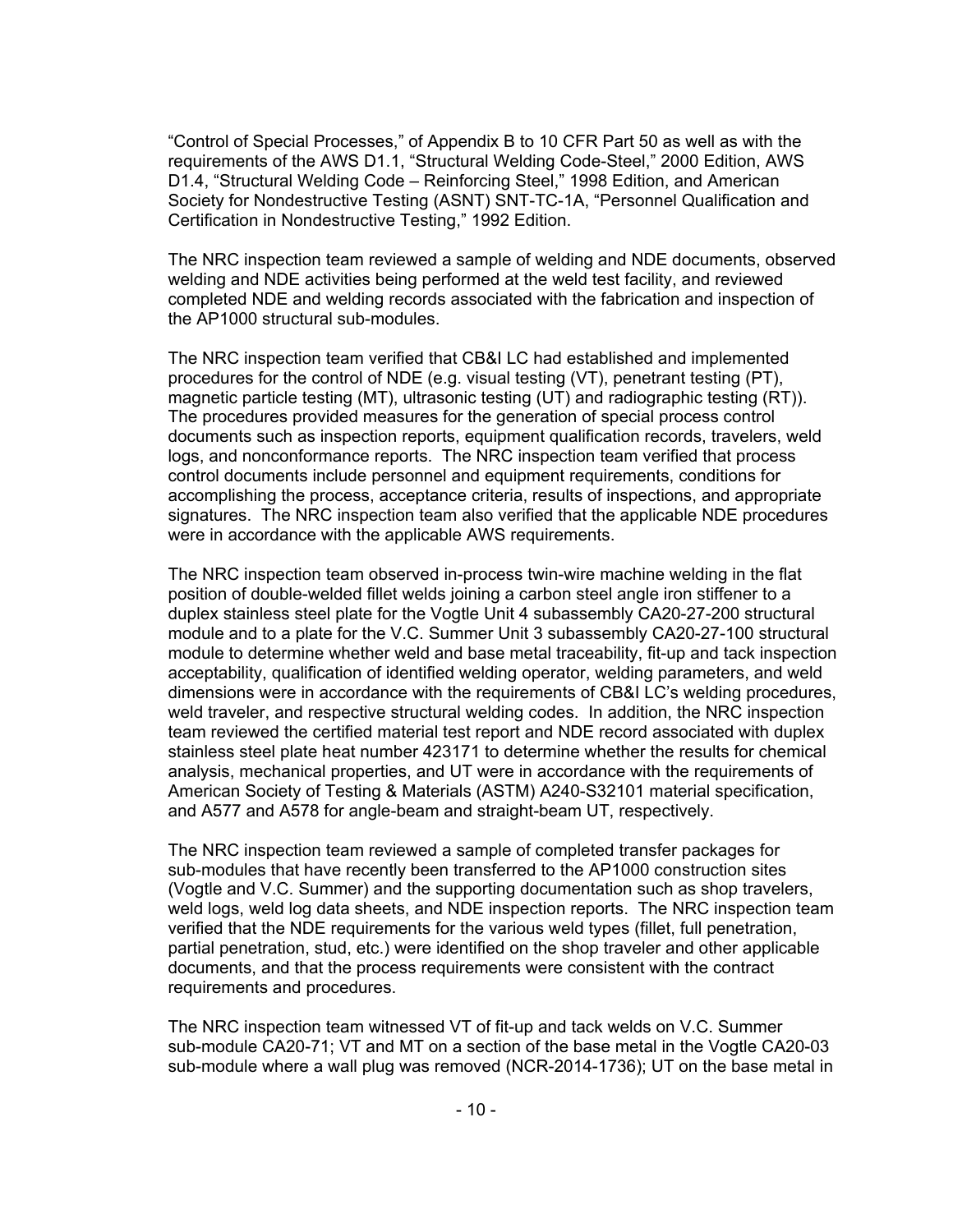the CA20-23 sub-module where a row of studs were removed due to a design change made by WEC (NCR-2014-1614); and RT of a full penetration weld in the V.C. Summer CA20-29 sub-module. In all cases, the NRC inspection team verified that the NDE was performed by qualified personnel and in accordance with contract, procedural, and regulatory requirements.

The NRC inspection team observed cut lengths of the carbon steel angle irons, duplex stainless plate, and carbon steel plate to determine whether the transfer of heat numbers, ASTM designations and grades for material traceability were in accordance with the requirements of procedures.

The NRC inspection team observed material heat traceability of concrete anchor studs on carbon steel plates for the CA20-20 structural module to determine whether stud material control and identification was consistent with the layout established by engineering drawings and as documented on CB&I shop weld logs, and in accordance with the requirements of the AWS D1.1 structural welding code, Section 7, Stud Welding.

The attachment to this inspection report lists the documents reviewed by the NRC inspection team.

#### b. Observations and Findings

No findings of significance were identified.

c. Conclusions

The NRC inspection team concluded that the implementation of the CB&I LC program for control of special processes is consistent with the regulatory requirements of Criterion IX of Appendix B to 10 CFR Part 50. Based on the limited sample of documents reviewed, the NRC inspection team determined that CB&I LC was effectively implementing its quality assurance manual (QAM) and the associated procedures for control of special processes. No findings of significance were identified.

## 5. Inspections

## a. Inspection Scope

The NRC inspection team reviewed CB&I LC's QA processes and procedures to verify compliance with the requirements of Criterion X, "Inspection," of Appendix B to 10 CFR Part 50 for activities affecting quality and the applicable welding code requirements in the AWS D1.1, "Structural Welding Code – Steel." The NRC inspection team reviewed CB&I LC's QAM, and Level II and III procedures which require and implement inspections. The NRC inspection team also reviewed the shop traveler process, which specifies when inspections are required in the fabrication process.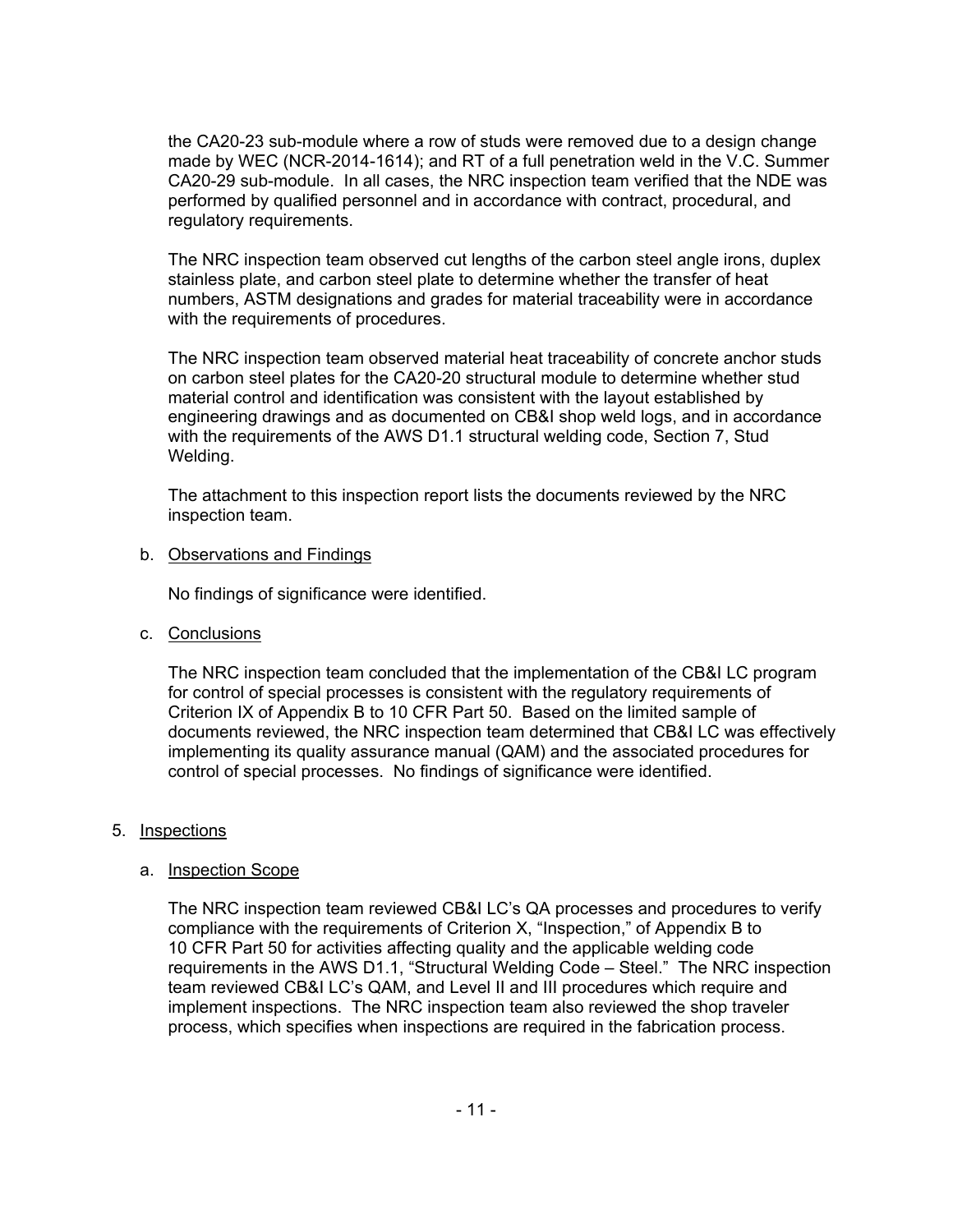The NRC inspection team reviewed in process work documentation, specifically the shop travelers and weld logs for CA20-21 Vogtle Unit 4 and CA20-73 V.C. Summer Unit 3, to ensure inspections, and any problems identified, were being documented in accordance with regulatory and procedural requirements. The NRC inspection team observed in process inspections for weld fit up, dimensional checks, Authorized Nuclear Inspector materials inspection, and receipt inspection to ensure the inspection was performed by qualified inspectors who are independent of the work, and that the inspections were performed and documented in accordance with the regulatory and procedural requirements. The NRC inspection team interviewed shop personnel such as welders, engineering personnel, quality control (QC) inspectors, and various manufacturing staff personnel who perform inspections, and manufacturing foremen, and supervisors to ensure they are knowledgeable of the regulatory and procedural requirements.

The attachment to this inspection report lists the documents reviewed by the NRC inspection team.

## b. Observations and Findings

No findings of significance were identified.

#### c. Conclusions

The NRC inspection team concluded that the implementation of CB&I LC's program for inspection is consistent with the regulatory requirements of Criterion X of Appendix B to 10 CFR Part 50. Based on the limited sample of documents reviewed, the NRC inspection team also determined that CB&I LC was effectively implementing its QAM and the associated procedures for inspection. No findings of significance were identified.

## 6. Verification Process

#### a. Inspection Scope

The NRC inspection team reviewed policies, implementing procedures, and records that govern verification that the module meets the purchase order requirements, including the latest design drawings, to verify compliance with applicable portions of Criterion V, "Instructions, Procedures, and Drawings," of Appendix B to 10 CFR Part 50. Specifically, the NRC inspection team reviewed CB&I LC's QAM which describes the overall requirements for instructions, procedures and drawings for compliance with the regulatory requirements.

The NRC inspection team reviewed the level II and III procedures for development and approval for the module Certificate of Conformance (C of C) which is the process for final CB&I LC QA verification that a module meets the purchase order requirements. The NRC inspection team also reviewed the Component Verification (CV) process, which is a process used during fabrication to check that all sub-components and parts are being installed or documented as not installed in accordance with the latest drawing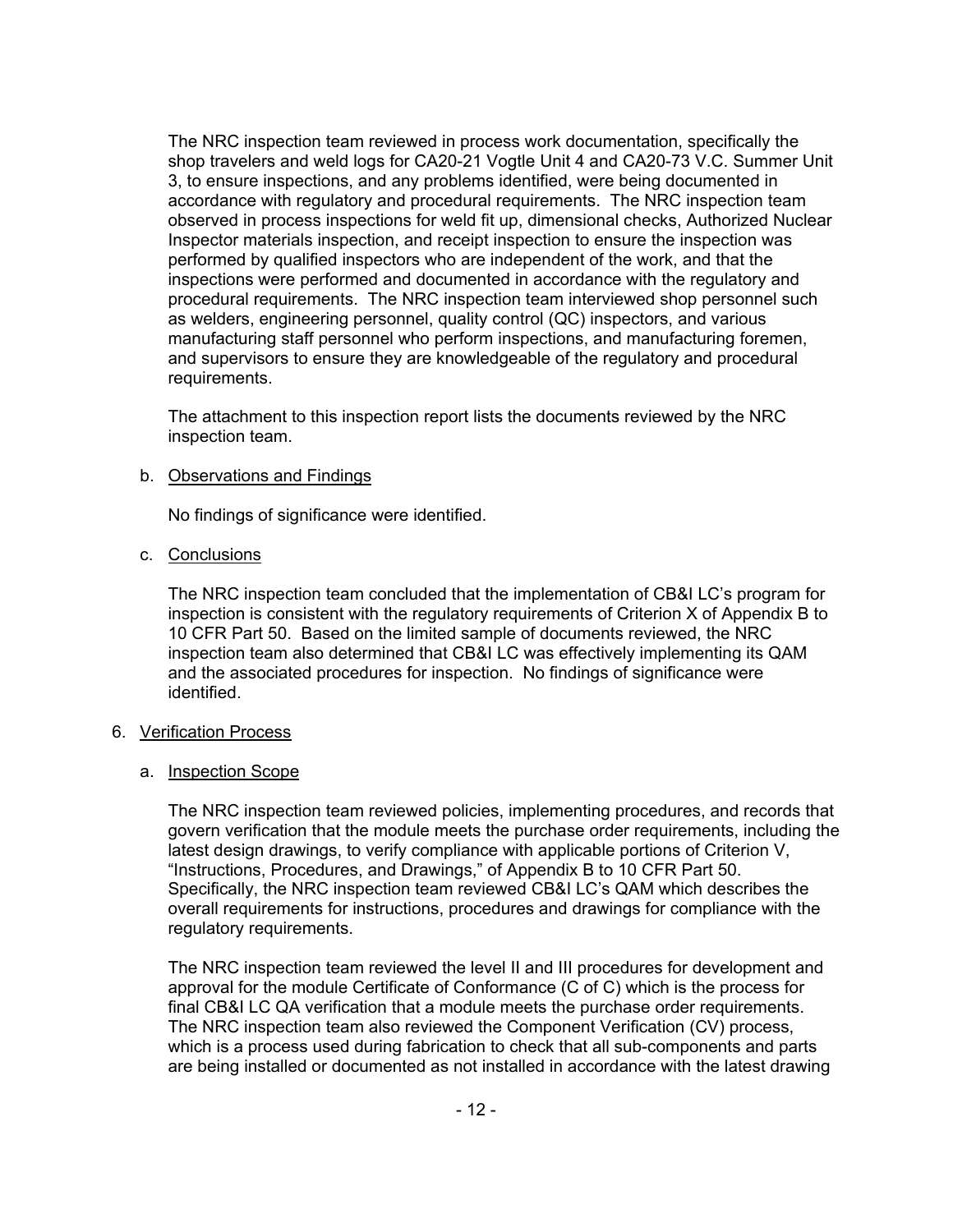revision. The NRC inspection team reviewed implementation of the C of C process, and one completed C of C package to ensure that the process was being implemented in accordance with the procedural requirements. The NRC inspection team reviewed five completed CV packages and supporting documentation on modules that had been shipped to ensure that any identified problems had been documented and corrected. The NRC inspection team interviewed personnel who perform C of C preparation and CV inspections to ensure their understanding of regulatory and procedural requirements.

The attachment to this inspection report lists the documents reviewed by the NRC inspection team.

#### b. Observations and Findings

The NRC inspection team review of the CV process determined that the process had changed (in response to CAR 2014-928) from an engineering/QC/production implemented verification process after module fabrication was completed to an engineering verification process during the later stages of fabrication. The CV process is used during and after fabrication to check that all sub-components and parts are being installed or documented as not installed in accordance with the latest drawing revision. The CV process is initiated by the Shop Traveler and is implemented by performing a checklist which is a guideline, not a level II or III procedure. The NRC inspection team verified that the CV process is not performing inspections as required by Criterion X, "Inspections," of Appendix B to 10 CFR Part 50. Instead, this is an additional level of verification taken by CB&I LC. The NRC inspection team reviewed completed CV packages for CA01-04 V.C. Summer Unit 2 and Vogtle Unit 3, CA01-07 V.C. Summer 2 and Vogtle Unit 3, and CA01-29 V.C. Summer Unit 2 to ensure that any problems were being documented in an Appendix B process in accordance with regulatory and procedural requirements. The NRC inspection team reviewed NCRs (14-898, 1285, & 1287), drawing changes (APP-CA01-GEF-107, 218, 235, 276, 310, 477, 850006, 850039, & 850080), shop drawing changes (FCN-2014-538 & 1432), and design change EN/DCR-058 to ensure that the problems from the CV process were documented, corrected, and the resolution appeared appropriate for the identified problem. The NRC inspection team verified that the C of C process did not use the CV process as a basis. The NRC inspection team reviewed the completed C of C for the V.C. Summer Unit 2 CA01-07 wall sub-module and verified that it was completed in accordance with the procedure, used quality records (weld logs, shop traveler, material certification packages, etc.), and did not use the completed CV package as part of the basis.

No findings of significance were identified.

## c. Conclusions

The NRC inspection team determined that the implementation of CB&I LC's program for verification that the module meets the purchase order requirements was consistent with the applicable regulatory requirements of Criterion V, "Instructions, Procedures, and Drawings," of Appendix B to 10 CFR Part 50. No findings of significance were identified.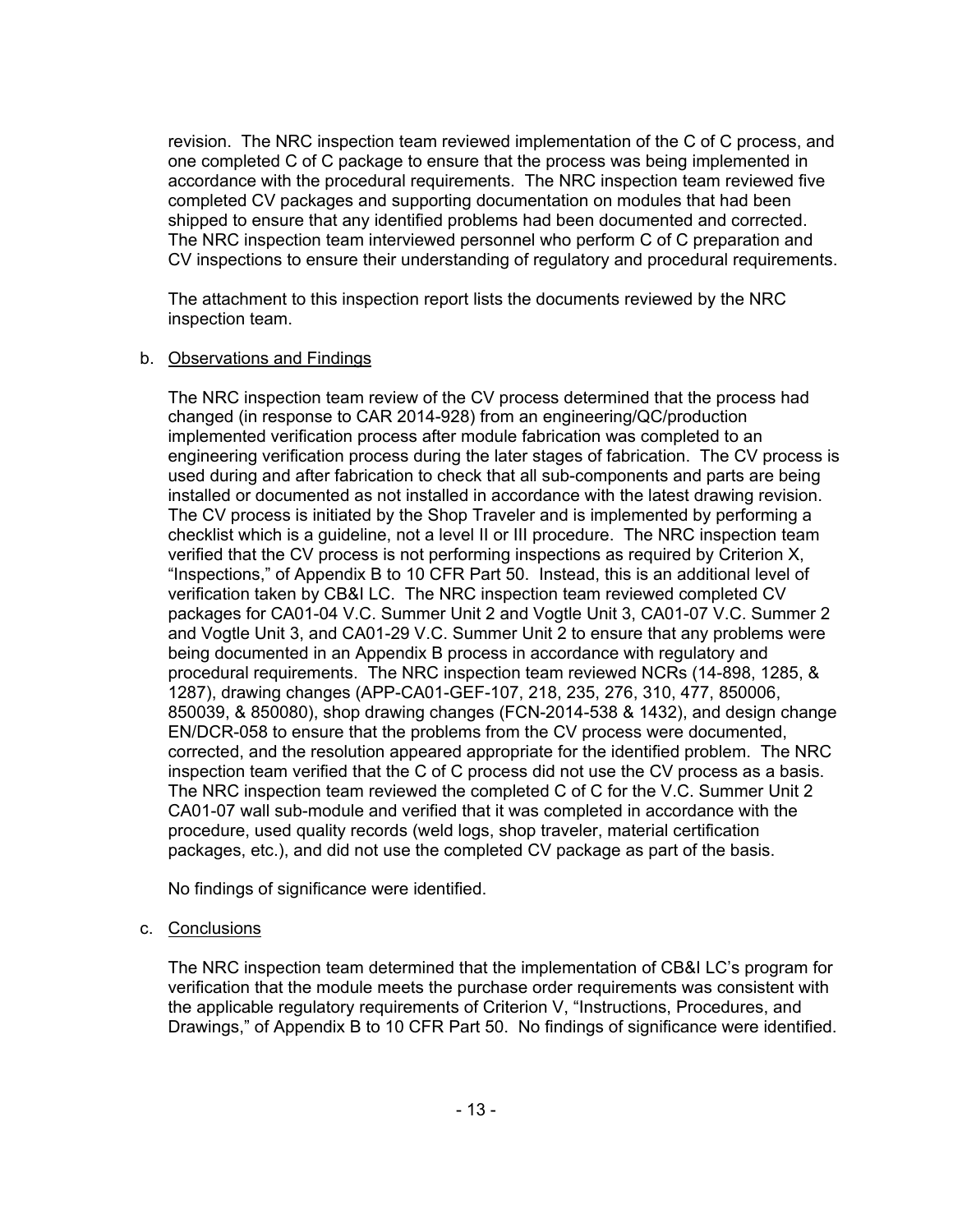# 7. Personnel Training and Qualification

# a. Inspection Scope

The NRC inspection team reviewed CB&I LC's policies and procedures to verify that CB&I LC was implementing training activities in a manner consistent with regulatory requirements and industry standards. The NRC inspection team reviewed the personnel training and qualification process to verify conformance with the requirements in Criterion II, "Quality Assurance Program," of Appendix B to 10 CFR Part 50.

The NRC inspection team reviewed the welder qualification list and associated welder qualification records and confirmed that the welders had completed the required training and had maintained their qualifications in accordance with CB&I procedures. The NRC inspection team also verified that the applicable procedure for welder qualification met the requirements of AWS D1.1 and AWS D1.6.

The NRC inspection team reviewed CB&I LC's procedure for qualifying NDE inspectors for VT, PT, UT and RT inspections, and verified that it was consistent with the applicable code requirements. The NRC inspection team also reviewed the Level III nondestructive examiner and Level II nondestructive inspector qualification records and confirmed they were qualified in accordance with the requirements in ASNT SNT-TC-1A and had sufficient training and previous inspection experience and that their qualifications were current.

The NRC inspection team reviewed CB&I LC's procedure for qualifying internal auditors and lead auditors and reviewed their qualification and certification records and confirmed they were qualified in accordance with the applicable code requirements, and that annual performance records were current.

In addition, the NRC inspection team discussed the personnel training and qualification process with CB&I LC management and staff, attended a training session, interviewed QC personnel, and observed them during the performance of their work. Particular attention was placed on CB&I LC training of QC personnel performing quality activities associated with the fabrication of structural sub-modules being supplied to U.S. commercial nuclear power reactors as part of WEC's AP1000 design.

To verify effectiveness, the NRC inspection team reviewed a representative sample of training and certification records for QC staff members, including 13 QC inspectors, 2 QC foremen, 2 coating inspectors, 6 lead auditors, 4 auditors, and the current QC ASNT Level III. Personnel records included indoctrination and training to the QAM and procedures, 10 CFR Part 21, Kaizan Blitz process improvement training, as well as major revisions to procedures. The NRC inspection team also observed QC personnel and craft personnel during the performance of their work, including those jobs such as fit & tack of assemblies using a port-a-power tool, distortion correction, VT, PT and UT on sub-module assemblies for the CA20-23 sub-module undergoing base metal repair. The individuals interviewed were knowledgeable of their job requirements, and the QC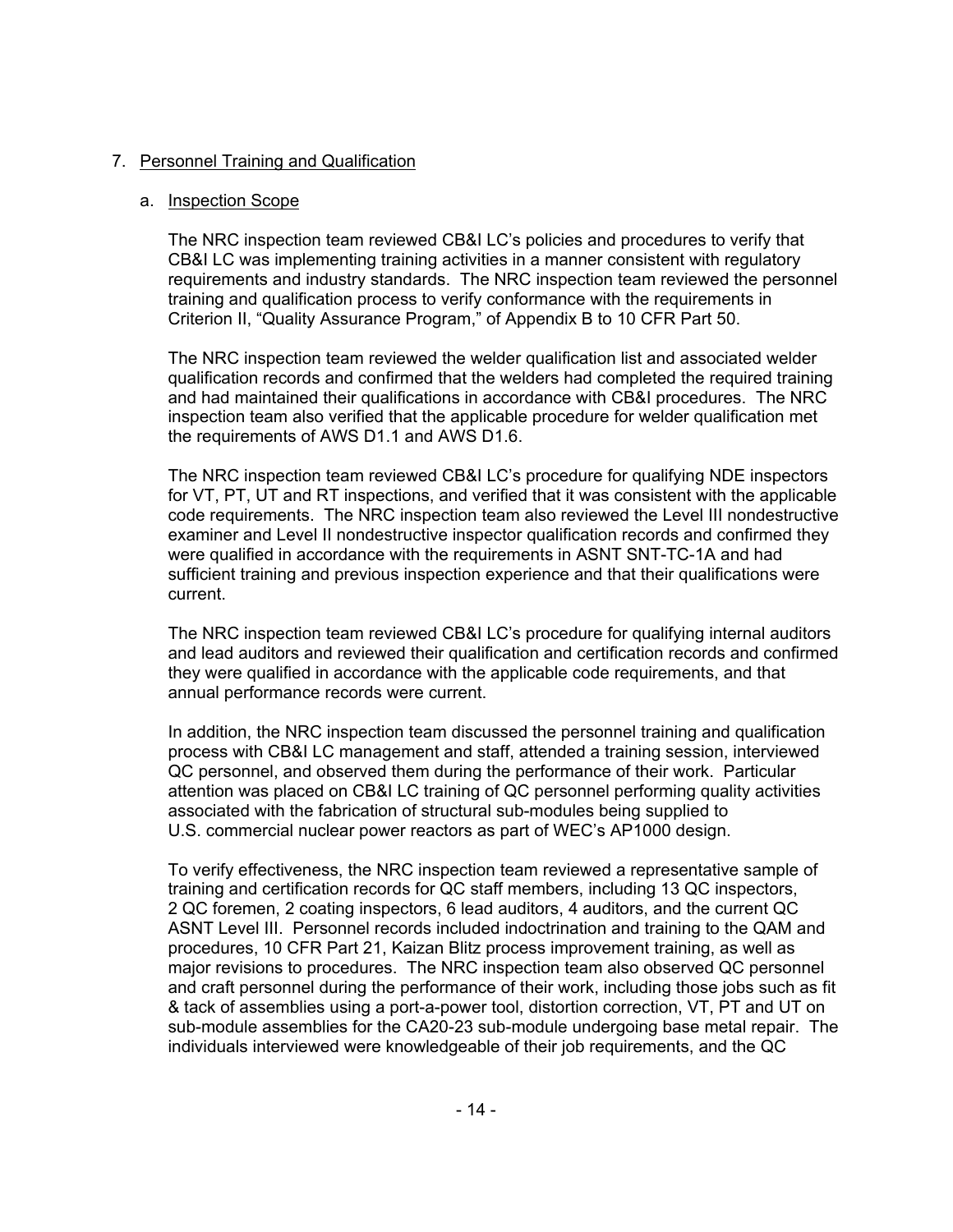inspections were performed by qualified personnel other than those who performed or directly supervised the work being inspected.

The attachment to this inspection report lists the documents reviewed by the NRC inspection team.

#### b. Observations and Findings

No findings of significance were identified.

#### c. Conclusions

The NRC inspection team concluded that CB&I LC's program requirements for training and qualification of personnel are consistent with the requirements of Criterion II of Appendix B to 10 CFR Part 50. The NRC inspection team also concluded that CB&I LC's QAM and associated training and qualification procedures were adequate and effectively implemented. No findings of significance were identified.

## 8. Commercial Grade Dedication

#### a. Inspection Scope

The NRC inspection team reviewed CB&I LC's policies and implementing procedures that govern the commercial-grade dedication (CGD) program to verify compliance with the regulatory requirements of Criterion III, "Design Control," Criterion IV, "Procurement Document Control," and Criterion VII, "Control of Purchased Material, Equipment, and Services," of Appendix B to 10 CFR Part 50.

The NRC inspection team reviewed the revised CGD program. Various samples were selected to assess the different elements of the CGD program which consisted of purchase orders, dedication plans, receipt inspection reports, certificates of compliance, and surveys and annual evaluations for all commercial vendors on CB&I LC's Approved Suppliers List. The NRC inspection team evaluated the criteria for the selection of critical characteristics, the basis for sampling plan selection, and the selection of verification methods to verify effective implementation of CB&I LC's dedication process. The NRC inspection team also discussed the conduct of CGD activities with CB&I LC personnel involved in the development of the technical evaluations, surveys, and assessment of results from these activities.

The NRC inspection team reviewed the CGD packages and associated documents prepared for safety-related material and services, conducted interviews with personnel responsible for quality, and reviewed program documents and records in order to assess the adequacy of the CGD program.

The attachment to this inspection report lists the documents reviewed by the NRC inspection team.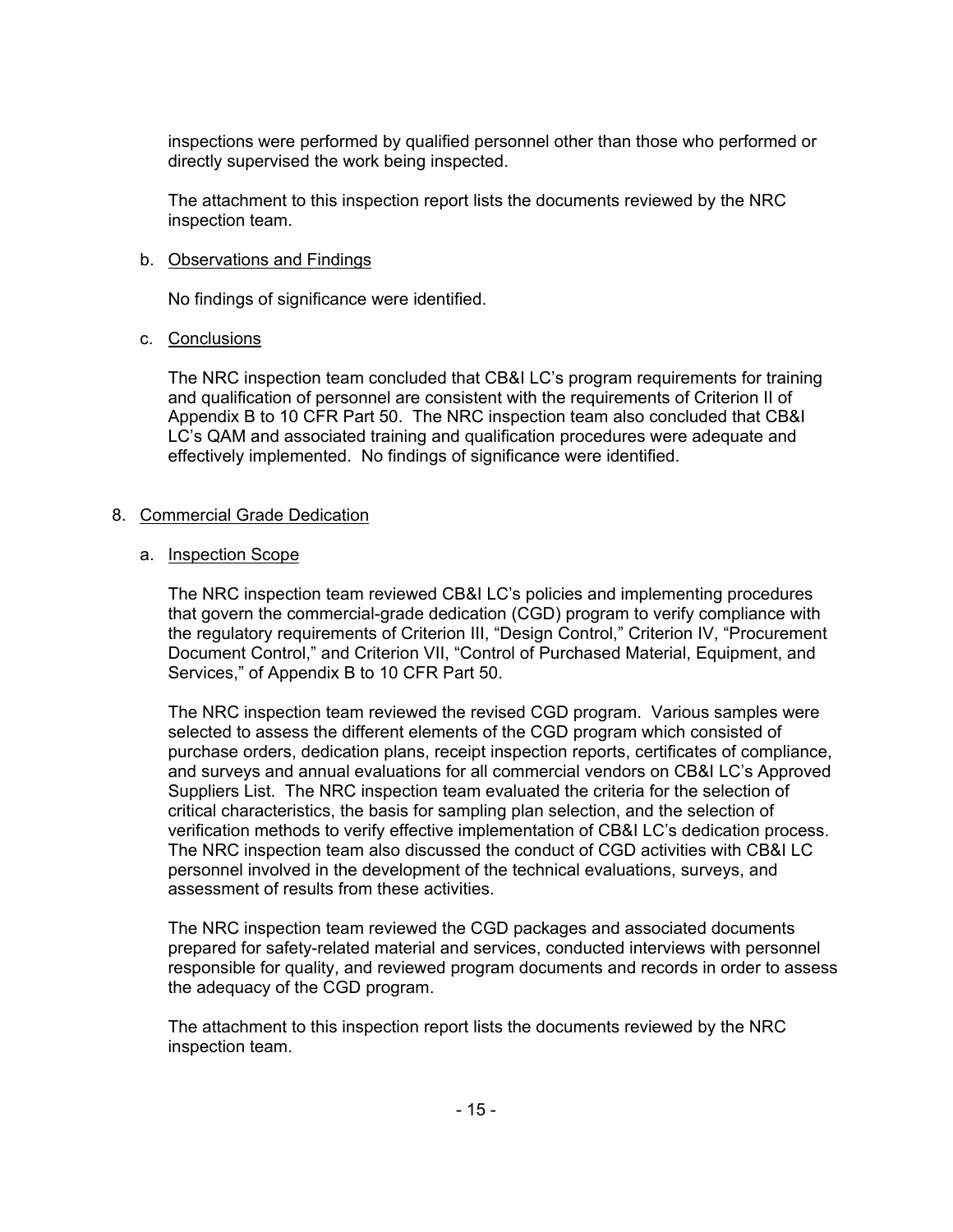# b. Observations and Findings

No findings of significance were identified

# c. Conclusions

The NRC inspection team concluded that CB&I LC has adequately implemented its process for control of CGD and satisfies the regulatory requirements set forth in Criterion III, "Design Control," Criterion IV, "Procurement Document Control," and Criterion VII, "Control of Purchased Material, Equipment, and Services," of Appendix B to 10 CFR Part 50. No findings of significance were identified.

# 9. Control of Measuring and Test Equipment

# a. Inspection Scope

The NRC inspection team reviewed CB&I LC's policies and procedures for control of measuring and test equipment (M&TE) to verify compliance with Criterion XII, "Control of Measuring and Test Equipment," of Appendix B to 10 CFR Part 50. Specifically, the NRC inspection team reviewed CB&I LC's QAM, and Control of M&TE Level II and III procedures (QP-QC-212 & QP-QC-316) which describes the requirements for control and calibration of test equipment. The NRC inspection team reviewed the use of M&TE during inspections to ensure it was calibrated, controlled, and documented in accordance with the procedural requirements. The NRC inspection team reviewed the database to ensure documentation matched the observed use of M&TE, and that M&TE was calibrated to a nationally recognized standard, and the calibration was current. The NRC inspection team reviewed CARs and NCRs to ensure M&TE found out of calibration, broken, or missing were documented and evaluated in accordance with requirements. The NRC inspection team interviewed personnel who used M&TE equipment, or were responsible for the M&TE program to ensure their understanding of regulatory and procedural requirements.

The attachment to this inspection report lists the documents reviewed by the NRC inspection team.

b. Observations and Findings

No findings of significance were identified

c. Conclusions

The NRC inspection team determined that the implementation of CB&I LC's program for M&TE was consistent with the regulatory requirements of Criterion XII, "Control of Measuring and Test Equipment," of Appendix B to 10 CFR Part 50. No findings of significance were identified.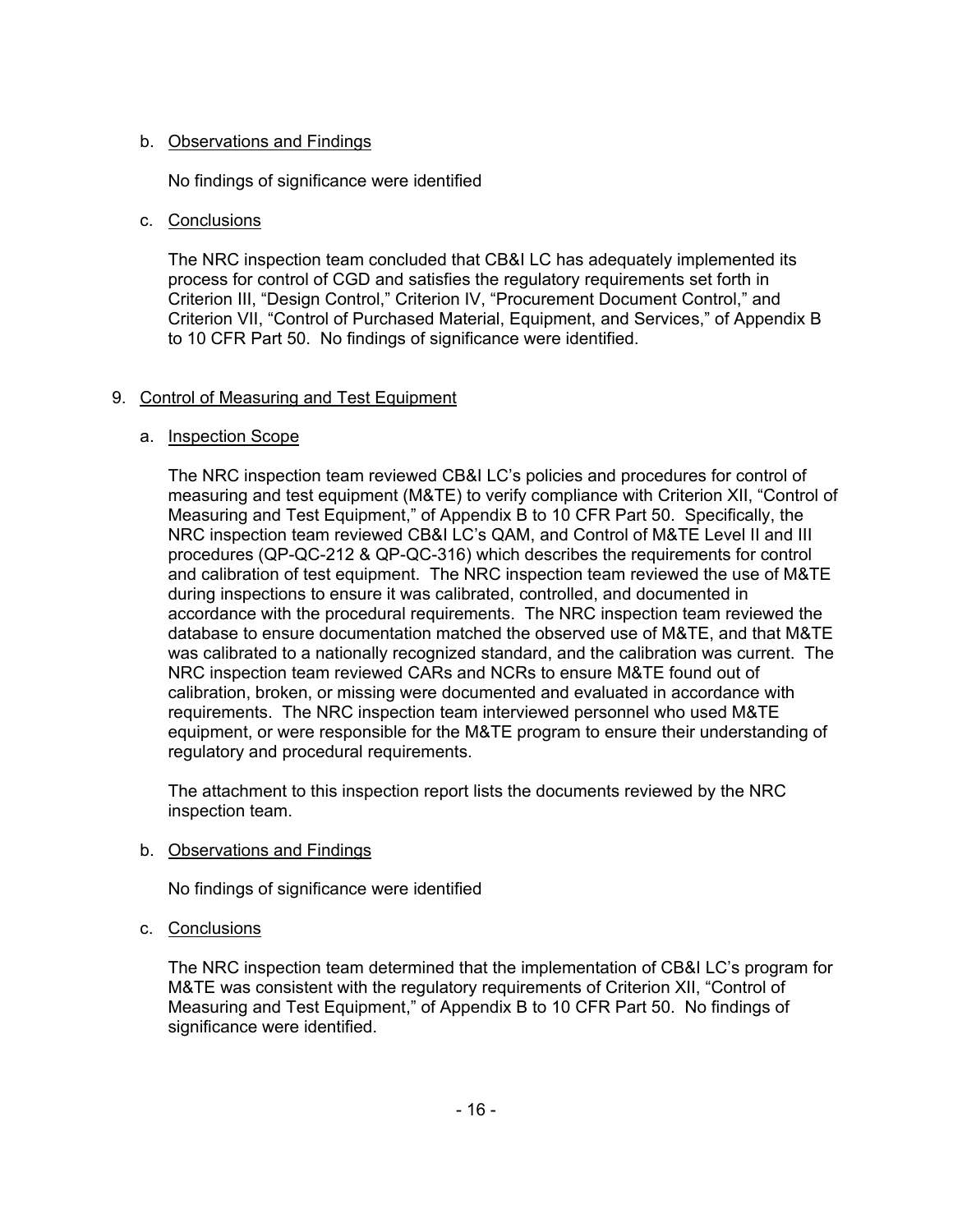# 9. Entrance and Exit Meetings

On December 1, 2014, the NRC inspection team discussed the scope of the inspection with Mr. Ryan Zurkuhlen, Director of Modular Operations, and other CB&I LC management and technical staff. On December 5, 2014, the NRC inspection team presented the inspection results and observations during an exit meeting with Mr. Zurkuhlen and other CB&I LC management and technical staff. The attachment to this report lists the attendees of the entrance and exit meetings.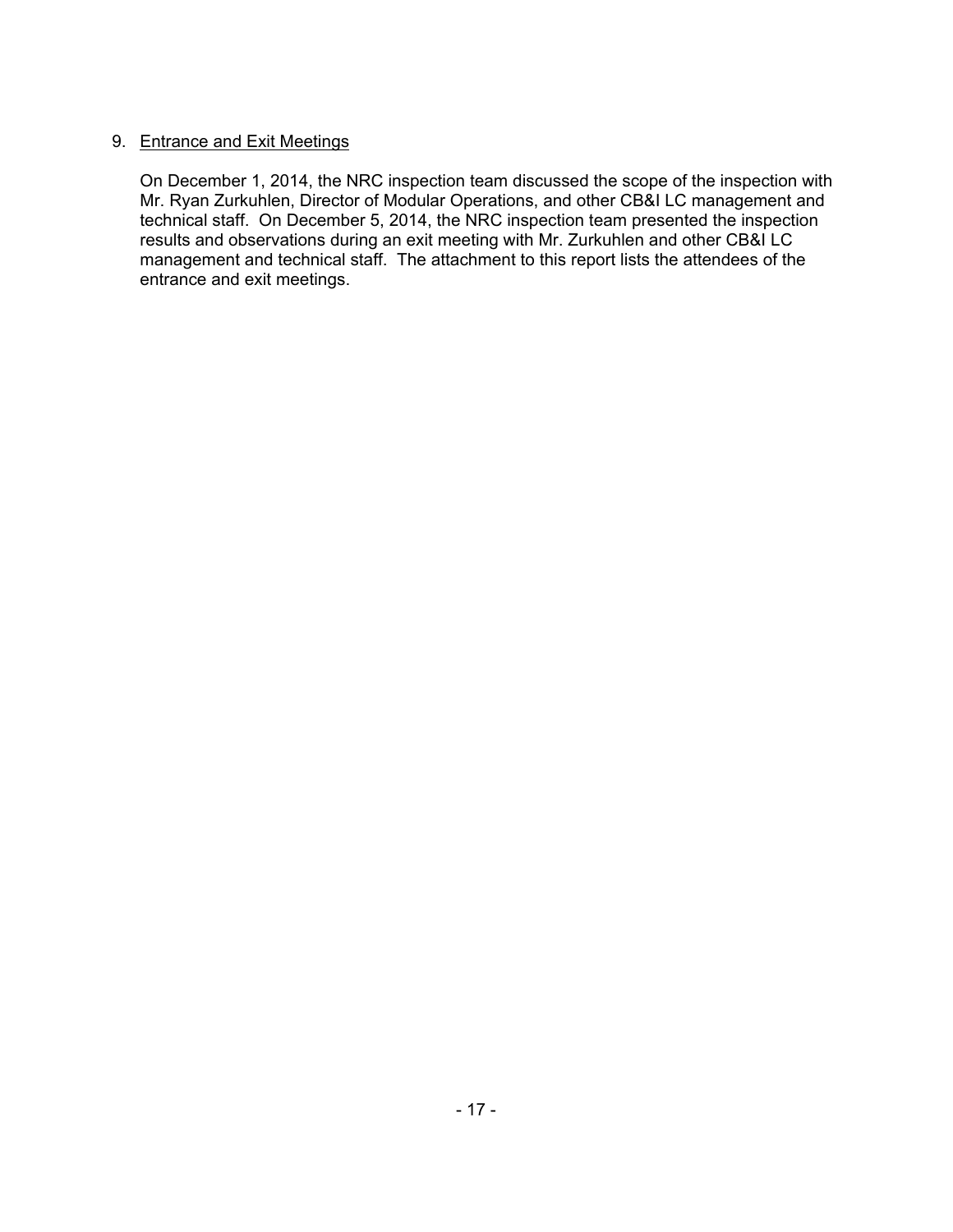# **1. ATTACHMENT**

# 1. ENTRANCE/EXIT MEETING ATTENDEES

| <b>Name</b>             | <b>Title</b>                                                                                    | <b>Affiliation</b> | <b>Entrance</b>           | <b>Exit</b>                         |
|-------------------------|-------------------------------------------------------------------------------------------------|--------------------|---------------------------|-------------------------------------|
| Ryan Zurkuhlen          | <b>Director of Modular Operations</b>                                                           | Chicago Bridge     | X                         | X                                   |
|                         |                                                                                                 | and Iron (CB&I)    |                           |                                     |
| Chris Fordham           | <b>General Manager</b>                                                                          | CB&I               | X                         | X                                   |
| Ryan Whitford           | Director QA/QC                                                                                  | CB&I               | $\overline{\mathsf{x}}$   | $\overline{\mathsf{x}}$             |
| <b>Brian Gibson</b>     | <b>Site Quality Manager</b>                                                                     | CB&I               | X                         | X                                   |
| <b>Rob Pinell</b>       | QC manager                                                                                      | CB&I               | $\overline{\mathsf{x}}$   | $\overline{\mathsf{x}}$             |
| Secilia Gayle           | <b>Nuclear Safety Manager</b>                                                                   | CB&I               | X                         | $\overline{\mathsf{X}}$             |
| Kamlesh Panwala         | Corporate QA/QC                                                                                 | CB&I               | $\overline{\mathsf{X}^*}$ | $\overline{\mathsf{x}}$             |
| Patricia Utley          | QA manager                                                                                      | CB&I               | $\overline{\mathsf{X}}$   | $\overline{\mathsf{x}}$             |
| Jimmy Staus             | <b>Quality Manager</b>                                                                          | CB&I               | $\overline{X}$            | $\overline{\mathsf{x}}$             |
| Steven Muilenburg       | <b>QA Specialist</b>                                                                            | CB&I               | X                         | $\overline{\mathsf{X}}$             |
| Jack Gallagher          | <b>Employee Concerns Manager</b>                                                                | CB&I               |                           | $\overline{X}$                      |
| Remi Bonnecazes         | President - Fabrication &<br>Manufacturing                                                      | CB&I               |                           | $\overline{\mathsf{x}}$             |
| <b>Michael Annacone</b> | Vice President - Nuclear<br>Safety                                                              | CB&I               |                           | X                                   |
| <b>Brad Lukehart</b>    | Director of Operations for<br>America Fabrication &<br>Manufacturing                            | CB&I               |                           | X                                   |
| <b>David Portus</b>     | <b>Engineering Manager</b>                                                                      | CB&I               |                           | X                                   |
| Craig Peterson          | <b>CAP Manager</b>                                                                              | CB&I               |                           | $\overline{X}$                      |
| <b>Curt Castell</b>     | Licensing                                                                                       | CB&I               |                           | $\overline{\mathsf{x}}$             |
| Lee Presley             | <b>Nuclear Operations Manager</b>                                                               | CB&I               |                           | $\overline{X^*}$                    |
| <b>Calvin Morrow</b>    | <b>Licensing Engineer</b>                                                                       | CB&I               |                           | $\overline{\mathsf{X}^{\star}}$     |
| Aixa Belen              | <b>Team Leader</b>                                                                              | <b>NRC</b>         |                           | $\overline{X}$                      |
| <b>Glenn Tracy</b>      | Director, Office of New Reactor                                                                 | <b>NRC</b>         |                           | $\frac{\overline{X}}{\overline{X}}$ |
| <b>Frederick Brown</b>  | Deputy Regional Administrator,<br>Region II                                                     | <b>NRC</b>         |                           |                                     |
| Andrea Valentin         | Deputy Division Director,<br>Division of Construction<br>Inspection and Operational<br>Programs | <b>NRC</b>         |                           | X                                   |
| Kerri Kavanagh          | <b>Chief, Quality Assurance</b><br>Vendor Inspection Branch                                     | <b>NRC</b>         |                           | X                                   |
| Paul Prescott           | Inspector                                                                                       | <b>NRC</b>         | $\overline{\mathsf{X}}$   | X                                   |
| Alain Artayet           | Inspector                                                                                       | <b>NRC</b>         | $\overline{\mathsf{x}}$   | $\overline{\mathsf{x}}$             |
| Raju Patel              | Inspector                                                                                       | <b>NRC</b>         | $\overline{\mathsf{x}}$   | $\overline{\mathsf{x}}$             |
| Thomas Kendzia          | Inspector                                                                                       | <b>NRC</b>         | $\overline{\mathsf{x}}$   | $\overline{\mathsf{X}}$             |
| <b>Steven Downey</b>    | Inspector                                                                                       | <b>NRC</b>         | $\overline{\mathsf{X}}$   | $\overline{\mathsf{X}}$             |

**\*Participated by teleconference**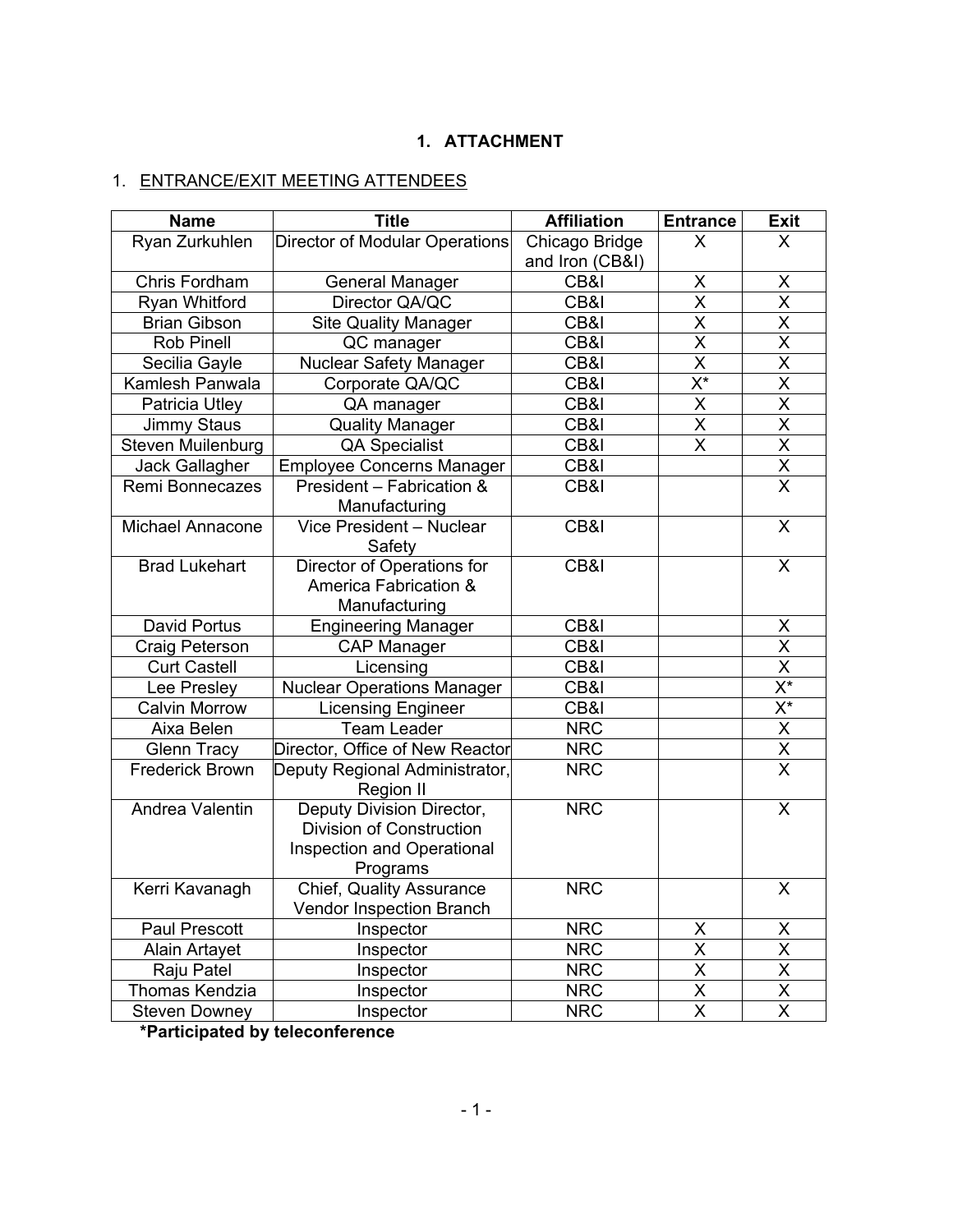# 2. INSPECTION PROCEDURES USED

Inspection Procedure (IP) 36100, "Inspection of 10 CFR Part 21 and Programs for Reporting Defects and Noncompliance," dated February 13, 2012.

IP 43003, "Reactive Inspections of Nuclear Vendors"; dated October 3, 2013

IP 43002, "Routine Inspections of Nuclear Vendors," dated July 15, 2013.

IP 43004, "Inspection of Commercial-Grade Dedication Programs," dated April 25, 2011.

# 3. LIST OF ITEMS OPENED, CLOSED, AND DISCUSSED

| <b>Item Number</b>   | <b>Status</b> | Type       | <b>Description</b>   |
|----------------------|---------------|------------|----------------------|
| 99901425/2014-201-01 | Opened        | <b>NON</b> | <b>Criterion XVI</b> |
| 99901425/2014-201-02 | Opened        | URI        | 10 CFR Part 21       |

# 4. DOCUMENTS REVIEWED

# Policies and Procedures

- 1. QP-SMS-QAM-01, "SMS Quality Assurance Manual," Revision 10, dated November 19, 2014
- 2. Quality Procedure (QP) QA-01, "Qualification of Auditors," Revision 6, dated May 9, 2012
- 3. QP-QA-310, "10 CFR Part 21 and 10 CFR 50.55(e) Compliance," Revision 1 dated August 14, 2014
- 4. QP-WE-301, "Weld Procedure Specification Development and Qualification AWS" Revision 1 dated April 21, 2014
- 5. QP-WE-301, "Weld Procedure Specification Development and Qualification AWS" Revision 4 dated March 1, 2013
- 6. Approved Suppliers List, Revision 14-007, dated December 4, 2014
- 7. QP-QC-207a, "Commercial Grade Dedication," Revision 2, dated July 11, 2014
- 8. QP-QA-304, "Source Verification," Revision 0 dated November 1, 2014
- 9. QP-QA-303, "Commercial Grade Surveys," Revision 0 dated September 30, 2014
- 10. CB&I Quality Assurance Manual, Section 9.5, "Non Destructive Testing"
- 11. QP-QC-210, Revision 6, "Inspection", October 7, 2014
- 12. QP-NDT-VT-301, Revision 1, "Visual Testing", July 28, 2014
- 13. QP-NDT-MT-301, Revision 0, "Magnetic Particle Testing (AC Yoke, Visible Dry Particles)", March 28, 2014
- 14. QP-NDT-PT-301, Revision 2, "Penetrant Testing (Type II, Method C, Form d), July 31, 2014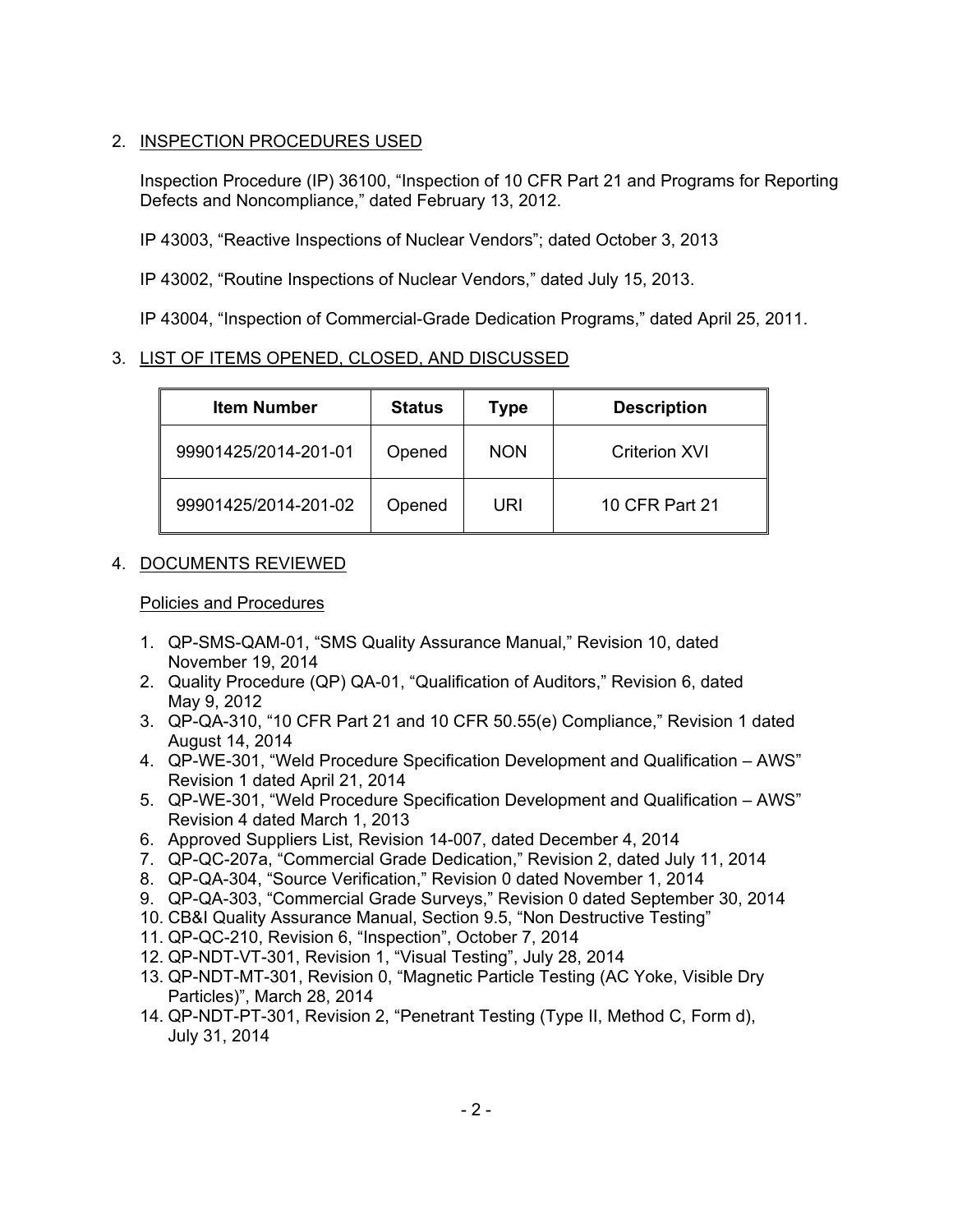- 15. QP-NDT-RT-301, Revision 0, "Radiographic Testing (AWS, Computed)", March 28, 2014
- 16. QP-NDT-UT-301, Revision 0, "Ultrasonic Testing (AWS D1.1)", March 28, 2014
- 17. QP-NDT-UT-303, Revision 0, "Ultrasonic Thickness Testing", March 28, 2014
- 18. QP-PC-301, Revision 10, "Implementation of Shop Traveler", November 6, 2014
- 19. QP-PE-307, Revision 3, "Repair/Rework and Affected Weld Area- AWS.", October 20, 2014
- 20. CB&I Procedure QP-WH-208, Rev. 1, Identification and Control of Items, dated August 4, 2014
- 21. QP-PC-203, "Shop Travelers," Revision 2, May 7, 2014
- 22. QP-QC-210, "Inspection," Revision 6, October 7, 2014
- 23. QP-QC-212, "Control of Measuring and Test Equipment", Revision 1, May 7, 2014
- 24. PSP-QC-01, "Certificate of Conformance," Revision 1, September 5, 2014
- 25. QP-DC-301, "Document Review," Revision 1, July 28, 2014
- 26. QP-DC-303, "Shop Traveler Control," Revision 2, July 28, 2014
- 27. QP-DC-304, "Quality Assurance Records Turnover Packages," Revision 1, July 28, 2014
- 28. QP-PC-301, "Implementation of Shop Traveler," Revision 10, November 6, 2014
- 29. QP-PC-302, "Shop Traveler Development," Revision 6, October 1, 2014
- 30. QP-QC-304, "Receiving Inspection," Revision 5, October 22, 2014
- 31. QP-QC-306, "Qualification and Certification of Inspection & Testing Personnel," Revision 3, June 9, 2014
- 32. QP-QC-307, "Inspection and Test Planning", Revision 3, March 22, 2014
- 33. QP-QC-315, "General Inspection", Revision 2, October 8, 2014
- 34. QP-QC-316, "M&TE Issuance, Control and Calibration", Revision 2, October 17, 2014
- 35. PQAP-SNS-AP1000-12, "Certificate of Conformance for AP1000 Modules and Engineered Products," Revision 1, September 5, 2014
- 36. QP-TR-202, "Training," Revision 2, dated April 23, 2014
- 37. QP-TR-302, "Training Processes," Revision 5, dated September 12, 2014
- 38. QP-QC-306, "Qualification and Certification of Inspection and Testing Personnel," Revision 3, dated June 9, 2014
- 39. QP-QA-301, "Qualification of Auditors," Revision 1, dated September 4, 2014
- 40. QP-CA-216, "Corrective Action Program," Revision 4, dated November 26, 2014
- 41. QP-CA-305, "Condition Report Processing," Revision 2, dated October 28, 2014
- 42. QP-CA-303, "Trending Manual," Revision 0, dated November 20, 2012
- 43. QP-CA-304, "Condition Reporting," Revision 0, dated March 29, 2014
- 44. QP-PC-304, "Procedure for Applicator Qualification," Revision 1, dated August 13, 2014
- 45. QP-EG-215, "Nonconformance Program," Revision 1, dated November 20, 2014 provides
- 46. QP-EG-305, "Initiating Nonconformance Reports," Revision 1, dated November 5, 2014
- 47. QP-EG-306, "Processing Nonconformance Reports," Revision 6, dated November 18, 2014
- 48. QP-PE-303, "Fabrication Change Notice," Revision 3, Change 1, dated November 18, 2014
- 49. CMS-710-02-PR-06800, "Portable Hydraulic Cylinders (Jacks and Port-A-Powers)," Revision 1, dated October 23, 2014
- 50. QP-EG-303, "Distortion Correction," Revision 3, dated November 7, 2014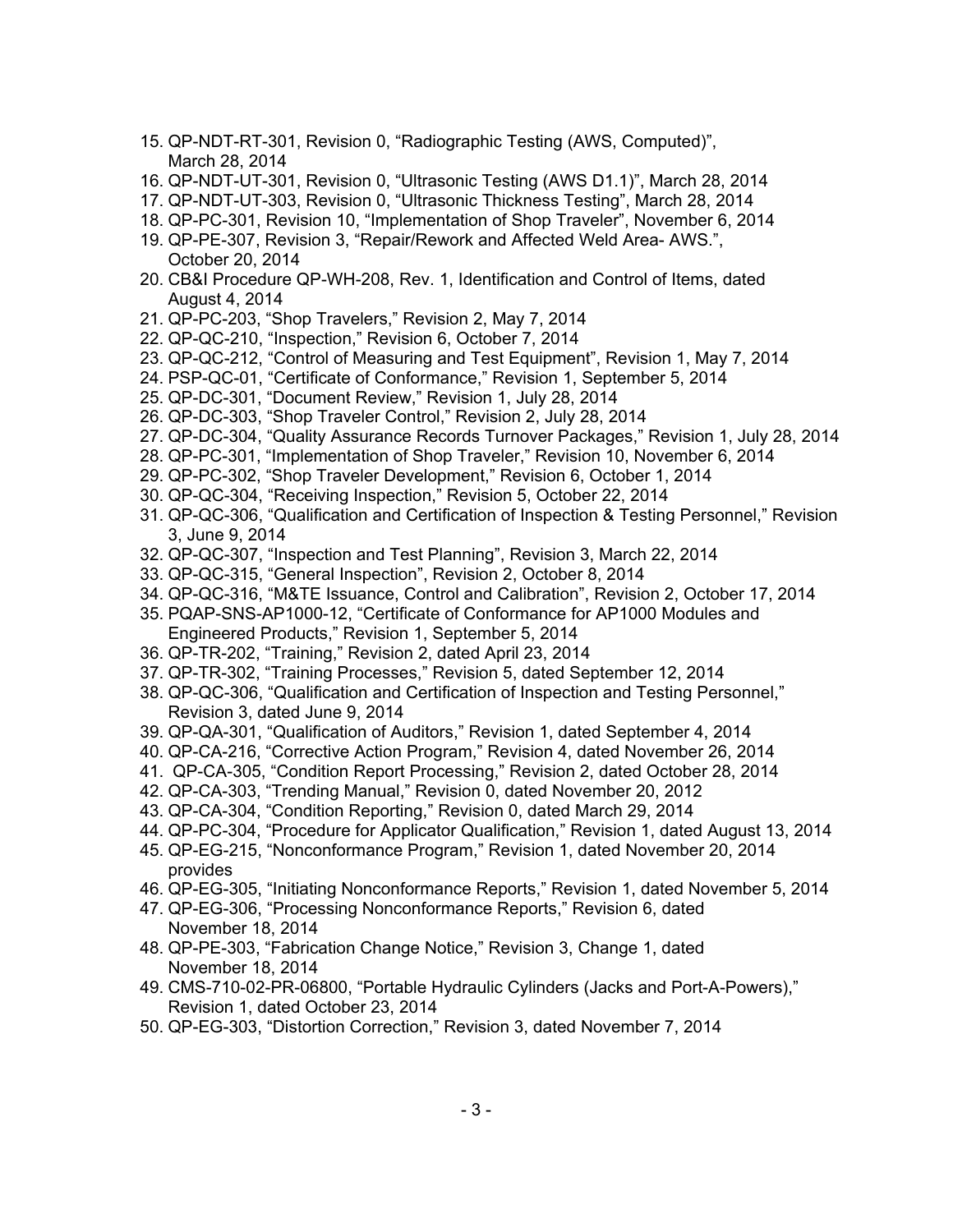# **Traceability**

- 1. Carbon steel angle irons of ASTM A992 with heat-no. DL13104239 for CA05-04
- 2. Duplex stainless plate of ASTM A240-S32101 with heat-no. 423542 for CA20-28
- 3. Carbon steel plate of ASTM A572-60 with heat-no. 3504715 for CA20-28.

## Commercial Grade Dedication Documents

- 1. Commercial Grade Dedication Plan Number CGDP-12-00002, Revision 4, dated January 30, 2014, for Outokumpu Stainless AB Degerfors, Sweden
- 2. Commercial Grade Survey Checklist Number CGS-14-001 dated December 3, 2014, for Outokumpu Stainless Steel, Inc., New Castle, IN
- 3. Commercial Grade Survey Report Number CGS-14-001, dated December 3, 2014, for Outokumpu Stainless Steel, Inc., New Castle, IN
- 4. Commercial Grade Dedication Package Number CGD-12-00002, Revision 1, dated April 24, 2014, for Outokumpu Stainless Inc., New Castle, IN
- 5. Commercial Grade Dedication Plan Number CGD 12-000022, dated February 5, 2014, for duplex stainless plate from Outokumpu Stainless Inc.
- 6. Industrial Testing Laboratory Services, LLC Certified Material Test Report Number L21920, dated March 27, 2013, for 2" thick Duplex Plate from Outokumpu Stainless Inc.
- 7. Industrial Testing Laboratory Services, LLC Certified Material Test Report Number L23428, dated October 1, 2013, for 2" thick Duplex Plate from Outokumpu Stainless Inc.
- 8. Receipt Inspection Report Number RIR-13-0001010, dated April 24, 2014, for steel plate from Outokumpu Stainless Inc.
- 9. Shaw Modular Solutions Purchase Order Number 800986 OI, dated August 6, 2012, to Outokumpu Stainless Plate, Inc.
- 10. Receipt Inspection Report Number RIR-13-0001383, dated September 28, 2013, for steel plate from Outokumpu Stainless AB
- 11. Ultra-sonic Test Certificate Number 3016028.R00, dated January 28, 2013, for stainless plate from Outokumpu Stainless AB
- 12. Ultra-sonic Test Certificate Number 3016028.R00, dated January 28, 2013, for stainless plate from Outokumpu Stainless AB
- 13. Ultra-sonic Test Certificate Number 3016027.R00, dated January 28, 2013, for stainless plate from Outokumpu Stainless AB
- 14. Shaw Modular Solutions Purchase Order Number 804272 OI, dated August 21, 2012, to Outokumpu Stainless AB
- 15. Shaw Modular Solutions Purchase Order Number 855487 OI, dated May 28, 2013, to Howell Industries, Inc.
- 16. Receipt Inspection Report Number RIR-13-001467, dated September 10, 2013, for water jet cutting of flat panel plug billets from Howell Industries, Inc.
- 17. Commercial Grade Dedication Plan Number CGD 13-000002, dated August 29, 2013, for water jet cutting of plate from Howell Industries, Inc.
- 18. Certificate of Conformance for Purchase Order Number 855487 OI, Item 10 from Howell Industries, Inc. for water jet cutting Corner Leak Chase Plug Billet
- 19. Certificate of Conformance for Purchase Order Number 855487 OI, Item 1 from Howell Industries, Inc. for water jet cutting Corner Leak Chase Plug Billet
- 20. Certificate of Conformance for Purchase Order Number 855487 OI, Item 2 from Howell Industries, Inc. for water jet cutting Corner Leak Chase Plug Billet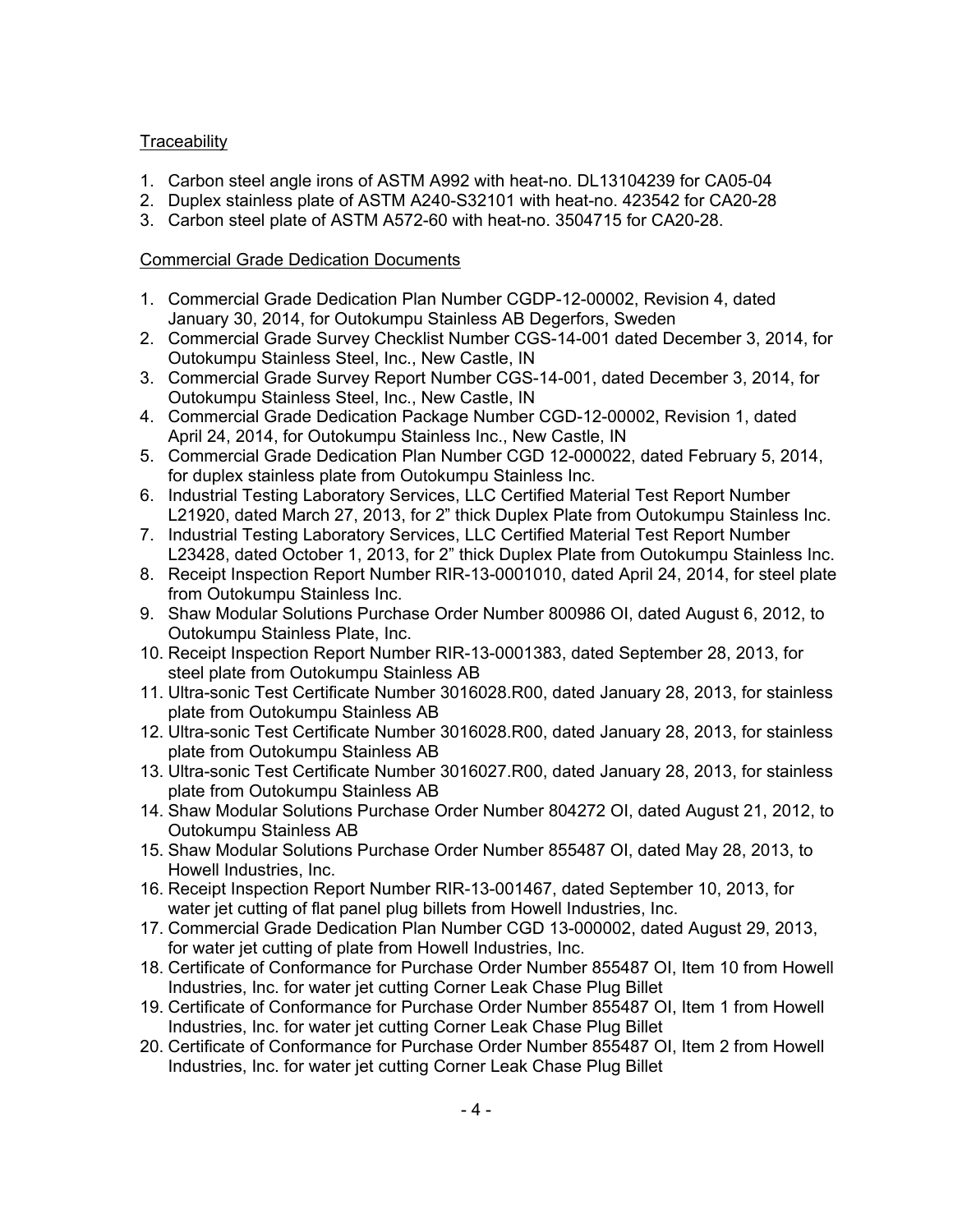- 21. Quality Control Visual Inspection Report Number 4, dated July 3, 2013, for Item 10 from Howell Industries, Inc.
- 22. Quality Control Visual Inspection Report Number 8, dated July 17, 2013, for Item 1 from Howell Industries, Inc.
- 23. Quality Control Visual Inspection Report Number 11, dated July 23, 2013, for Item 2 from Howell Industries, Inc.
- 24. Calibration Suppliers Annual Evaluation Form, dated January 25, 2014, for JM Test Systems, Inc., Baton Rouge, LA, Alexandria, LA, Clute, TX and Odessa, TX locations
- 25. American Association for Laboratory Accreditation (A2LA) Scope of Accreditation Certificate Number 1995.02, valid to November 30, 2014, for JM Test Systems, Inc., Alexandria, LA
- 26. A2LA Scope of Accreditation Certificate Number 1995.01, valid to February 28, 2015, for JM Test Systems, Inc., Baton Rouge, LA
- 27. A2LA Scope of Accreditation Certificate Number 1995.03, valid to November 30, 2014, for JM Test Systems, Inc., Clute, TX
- 28. A2LA Scope of Accreditation Certificate Number 1995.04, valid to May 31, 2015, for JM Test Systems, Inc., Odessa, TX
- 29. Calibration Suppliers Annual Evaluation Form, dated August 16, 2014, for Fox Valley Metrology, LTD. Oshkosh, WI, St. Croix Falls, WI, and Fenton, OH locations
- 30. Assured Calibration and Laboratory Accreditation Select Services (ACLASS) Certificate of Accreditation Certificate Number ACT-1272, issued May 22, 2013, for Fox Valley Metrology, LTD. for Oshkosh, WI, St. Croix Falls, WI, and Fenton, MO.
- 31. ACLASS Scope of Accreditation Certificate Number ACT-1272, valid to June 15, 2015, for Fox Valley Metrology LTD. for Oshkosh, WI, St. Croix Falls, WI, and Fenton, MO.
- 32. Receipt Inspection Report Number RIR-13-001768, dated November 20, 2013, for calibration services from Fox Valley Metrology, LTD, Oshkosh, WI
- 33. Certificate of Compliance for Purchase Order Number 11102 OB & 87709601 OI, from Fox Valley Metrology, LTD, for calibration services
- 34. Shaw Modular Solutions Purchase Order Number 11102 OB, dated April 23, 2013, to Fox Valley Metrology LTD, Oshkosh, WI

## **Correspondence**

- 1. CB&I Power letter to NRC, "Interim 10 CFR Part 21 Report Regarding Deviations of Modules and Sub-Modules Supplied for AP1000 Projects," dated April 30, 2014
- 2. CB&I Power letter to NRC, "Updated Interim 10 CFR Part 21 Report Regarding CB&I Lake Charles Welding Procedure Specification Nonconformance for AP1000," dated April 22, 2014
- 3. CB&I Power letter to NRC, "Interim 10 CFR Part 21 Report Regarding Sub-Module Coupler Welding Qualification," dated April 28, 2014
- 4. CB&I Power letter to NRC, "Interim 10 CFR Part 21 Report Regarding CB&I Lake Charles Welding Procedure Specification Nonconformance for AP1000," dated February 21, 2014
- 5. CB&I Power letter to NRC, "Interim 10 CFR Part 21 Report Regarding Deviations of Modules and Sub-Modules Supplied for AP1000 Projects," dated May 2, 2014
- 6. CB&I Power letter to NRC, "Updated Interim 10 CFR Part 21 Report Regarding Deviations of Modules and Sub-Modules Supplied for AP1000 Projects," dated November 5, 2014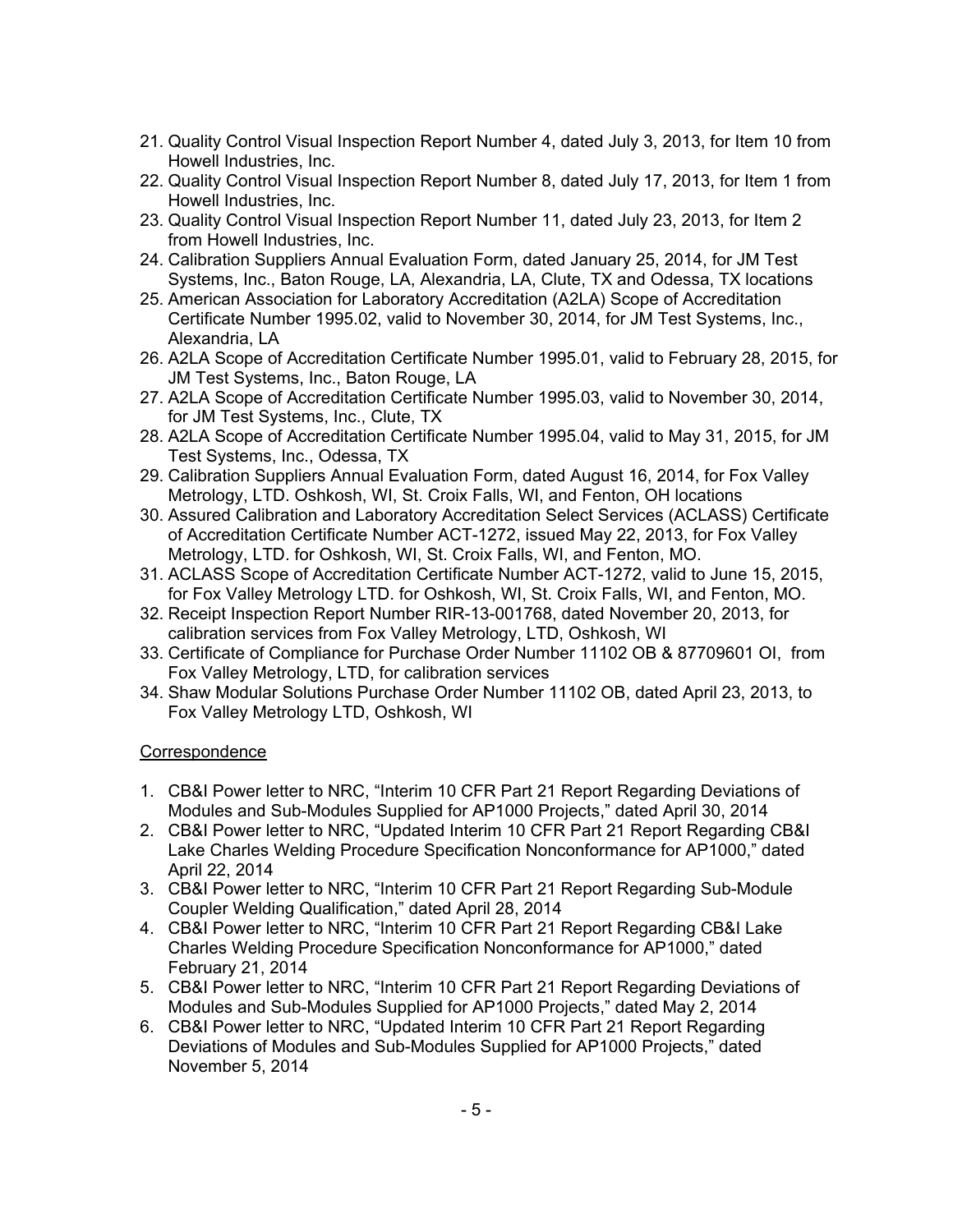- 7. Event Notification Summary (ENS) from Vogtle Units 3 and 4, "Welding Program Deviations During Construction," dated September 10, 2014
- 8. ENS from V.C. Summer Units 2 and 3, "Welding Program Deviations During Construction," dated September 10, 2014
- 9. CB&I LC Letter L-PM-ZZ-000014, dated March 27, 2014, from R. Whitford to P. Bagwell, "Stop Work Order Revision #5"
- 10. CB&I LC Letter L-PM-ZZ-000015, dated April 8, 2014, from R. Whitford to P. Bagwell, "Lifting of Stop Work Order"
- 11. CB&I LC Letter L-D100-2014-000097, dated July 9, 2014, from R. Whitford to C. Castell, "Request for Evaluation Under 10 CFR 50.55(e) for the Conditions Identified in CBI LC CAR 2013-1641"
- 12. CB&I LC Letter L-D100-2014-000002, dated January 3, 2014 from J. Mathis to K. Niemer, "Potential Part 21 Issue with WPS Found Noncompliant (Revision1)"
- 13. Letter dated April 18, 2013 from G. M. Tracy, USNRC to P. K. Asherman, President and CEO, CB&I, "Chilled Work Environment for Raising and Addressing Safety Concerns at Chicago Bridge & Iron Fabrication Lake Charles Facility (Formerly Known as Shaw Modular Solutions)," (ADAMS Accession No. ML13092A077)
- 14. Letter dated May 17, 2013 from P. K. Asherman, President and CEO, CB&I, to G. M. Tracy, USNRC, "Response to April 18, 2013, NRC Letter Regarding Chilled Work Environment at Chicago Bridge & Iron Fabrication Lake Charles Facility," (ADAMS Accession No. ML13149A351)
- 15. Letter dated December 20, 2013, from L. W. Scorsone, Executive VP, Fabrication Services, CB&I, to M. C. Cheok, USNRC, "Update to CB&I Response Letter Dated May 17, 2013, to April 18, 2013, NRC Letter Regarding Chilled Work Environment at Chicago Bridge & Iron Fabrication Lake Charles Facility," (ADAMS Accession No. ML13357A509)
- 16. Letter dated April 18, 2013, from R.P. Zimmerman, USNRC to D. Barry, President, CB&I, "Notice of Violation and Imposition of Civil Penalties - \$36,400 (Office of Investigations Report No. 2-2011-047) (ADAMS Accession No. ML13050A597)
- 17. Letter dated October 19, 2012, from R.P. Zimmerman, USNRC to E. Smith, President, Shaw Power Group, "Apparent Violation of Employee Protection Requirements (Office of Investigations Report No. 2-2011-047) (ADAMS Accession No. ML12270A171)
- 18. Confirmatory Order for Chicago Bridge and Iron (CB&I) EA-12-189 (ADAMS Accession No. ML13233A432)
- 19. Revised Confirmatory Order for Chicago Bridge and Iron (CB&I) EA-12-189 and EA-13-196 (ADAMS Accession No. ML14248A434)
- 20. Letter dated June 16, 2014, from M. Annacone, Vice President Nuclear Safety, CB&I, to USNRC, "Chicago Bridge & Iron Corrective Actions Regarding EA-13-196," (ADAMS Accession No. ML14170A034)

# Drawings, Specifications, Work Orders and Associated Technical Documents

- 1. APP-CA20-02-20-120-SM1, Rev. 0, associated with WO# 2997206 for studs
- 2. CB&I WPS 1-10-218, Rev. 1, dated July 9, 2012, with supporting qualification records
- 3. Weld Traveler CA20-27-200 for WO# 3046478-200
- 4. Outo Kumpu CMTR 3016049.R01 with heat no. 423171 for duplex stainless steel plate
- 5. WPS 1-1-86, Rev. 13, dated July 2, 2014, with supporting qualification records
- 6. Weld Traveler CA20-27-100 for WO# 3046481-100 for weld no. 100-20-0177 and -0178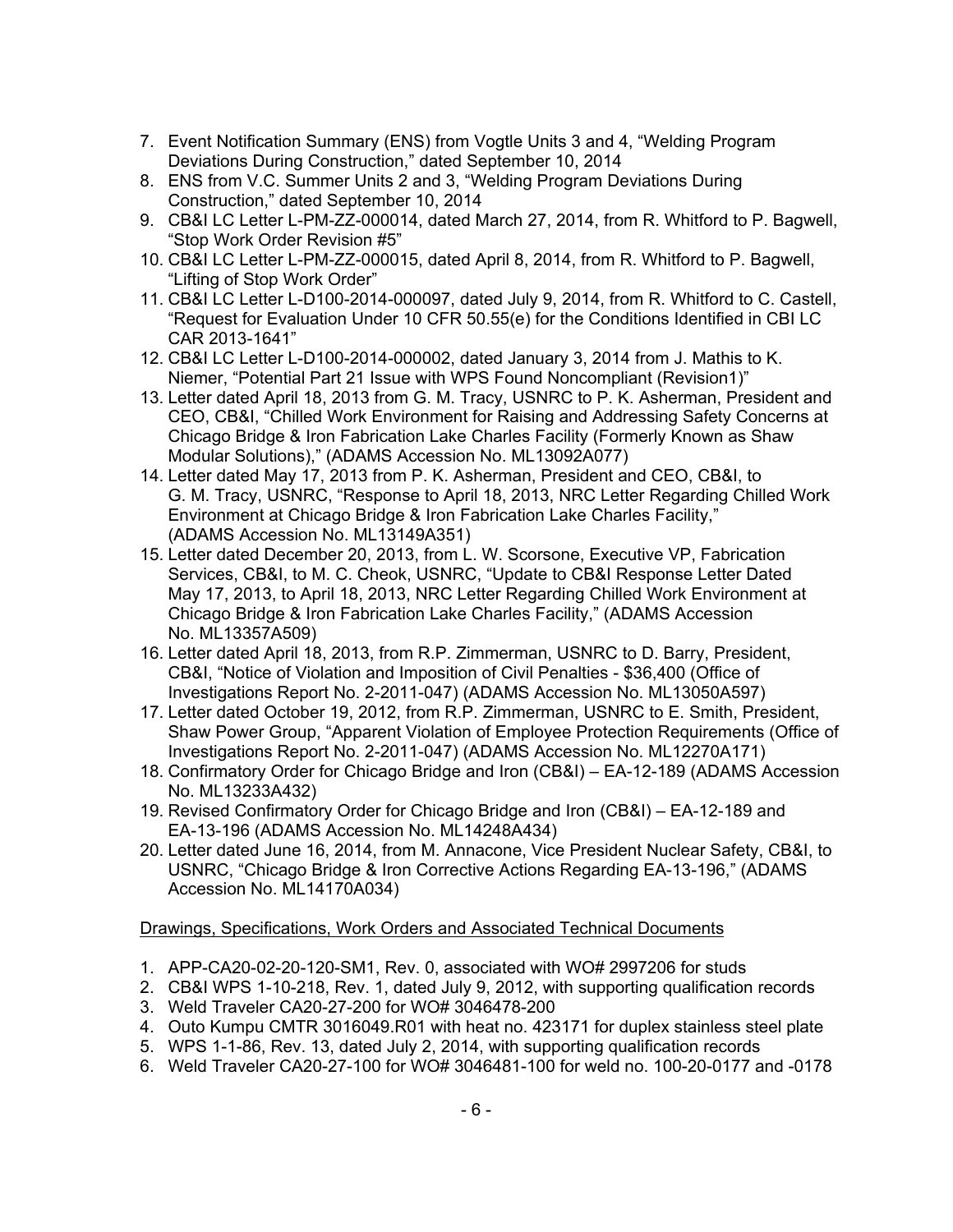- 7. Certificate of Conformance Package for CA-01-07 V.C. Summer 2, Wall Sub-Module PO Number 527363, dated November 21, 2014
- 8. Mechanical POD for December 2, 2014
- 9. Drawings changes: APP-CA01-GEF-107, 218, 235, 276, 310, 477, 850006, 850039, & 850080
- 10. FCN-2014-538 & 1432
- 11. 43002-WA-3039859-100-New Format Shop Traveler for Job No. 3039859-100 Vogtle Unit 4 CA-05-04-100 sub-module issue date November 12, 2014
- 12. 430002-WA-3039859-STUD New Format Shop Traveler for Job No. 43002 Vogtle Unit 4 CA05-04-Stud sub-module issue date November 12, 2014
- 13. Fabrication Change Notice (FCN) No. 2014-2091, "Base Metal Repair (BMR)," on Work Order No. 29997224-Stud dated November 9, 2014
- 14. QP-PE-307 F042, "Base Metal Repair Form," for BMR Stud 60-0014, FCN No. 2014-2091, indicate operation No. 2 evacuate performed on November 12, 2014, operation 3 base metal inspection to visual test (VT) and penetrant test performed and documented on WVT 14-0-14568 and WPT-14-005326 on November 25, 2014
- 15. Form F042 for BMR 000-60-0006 on FRN No. 2014-2197 for work order No. 2997224 CA20-23 sub-module with VT performed on WVT-14-014254 with MT rejected on December 1, 2014
- 16. Fit & Tack 200 assembly to 100 assembly of CA20-18 using port-a-power tool gage numbers 124397, 114063 and 124418 on Work Order No. 2997216, for V.C. Summer Unit 3 Job No. 430012

## Training Records and Associated Documents

- 1. Qualification and training records for 3 lead auditors and 5 auditors
- 2. Form F000036-00, "Lead Auditor Certification," for Patricia Utley qualified on May 20, 2013 with annual assessed on June 16, 2014
- 3. Form F000036-00 Lead auditor certification record for Seven Akerman qualified on April 29, 2014
- 4. Form F000036-00 Lead auditor certification record for Senn T. Coleman qualified on August 21, 2014
- 5. Form F000036-00 Lead auditor certification for Donald Liebro qualified on August 21, 2014
- 6. Form F000036-00 Lead auditor certification for Jimmy Staus qualified on October 7, 2014
- 7. Form F000036-00 Lead auditor certification for Ryan Whitford qualified on September 27, 2011 with annual evaluation performed on 2012, 2013, and September 15, 2014;
- 8. Form F088, "Inspection and Test (I&T) Personnel Qualification and Certification Record," for Ronnie Arnold as Level II Hardness Rebound Tester qualified on October 17, 2014, due October 17, 2017
- 9. QP-QC-306-F3, "Certificate of Qualification/Certificate," for Ronnie Arnold as Mechanical Inspector Level II qualified December 3, 2012, due December 2, 2015
- 10. Form F0000027-00, "Nondestructive Examination of Personnel Qualification Record," for Ronnie Arnold as Level II VT qualified December 21, 2011 due December 21, 2014
- 11. Form F089, "I&T Personnel Visual Examination Record," for Ronald Broussard dated October 23, 2012 due October 23, 2015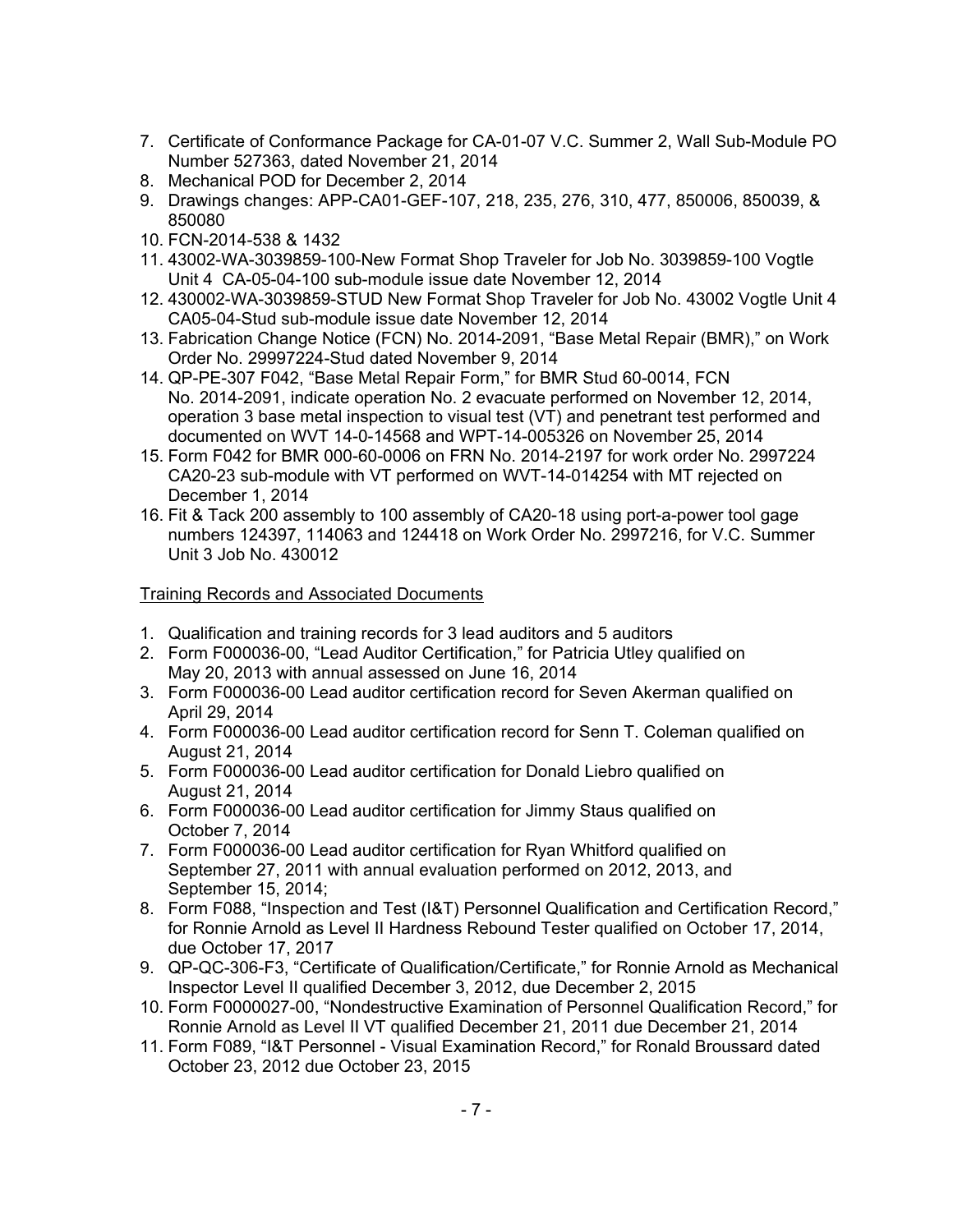- 12. Form F091, "Inspection & Testing (I&T) Personnel," Annual Competency Review Record for Derik Durio, Coating Inspector to QP-NDT-WP-301, QP-QC-301, dated November 13, 2014
- 13. QP-NDE-WP-301-F-1, "Nondestructive Examination of Personnel Qualification Record," for Jacob Styron, Level II VT, MT, PT, UT, Process, qualified on January 2, 2014, due January 1, 2017, with vision exam
- 14. QP-NDE-WP-301-F-1, for Clifton Young as Level II PT, UT, qualified on October 18, 2013, due October 18, 2016
- 15. Form F088, I&T Personnel Qualification and Certification Record for Clifton Young as Level II Hardness Rebound Tester qualified on May 22, 2014, due May 22, 2017
- 16. QP-NDE-WP-301-F-1 for Clifton Young as Level II RT Process, qualified on January 6, 2014, due January 6, 2017, with vision exam;
- 17. QP-NDE-WP-301-F-4, "Certification of NDE Personnel-Annual Technical Evaluation," for Ken Odom, Level II VT, MT, PT, assessed on February 21, 2014
- 18. FRM00027-00, "Nondestructive Examination of Personnel Qualification Record," for Ken Odom Level II PT dated March 22, 2012 due March 22, 2015
- 19. FRM00027-00, "Nondestructive Examination of Personnel Qualification Record," for Robert Bulawa Level II PT dated October 23, 2012 due October 23, 2015
- 20. FRM00027-00, "Nondestructive Examination of Personnel Qualification Record," for Paul Highfill Level II PT, VT, MT and UT, qualified on March 29, 2012 due March 29, 2015
- 21. FRM00027-00 for Philip Hunsucker Level II UT, VT, and Welding Inspector qualified on October 08, 2012 due October 08, 2015
- 22. Form 088, I&T Personnel Qualification and Certification Record for Anthony Garland Level II MT, PT, VT, UT qualified on April 8, 2014, due April 8, 2017
- 23. Form 088, I&T Personnel Qualification and Certification Record for Frankie Ziegler Level II VT, qualified on October 23, 2014, due October 23, 2017
- 24. Form 088, I&T Personnel Qualification and Certification Record for Timothy Bollhalter as Level II in VT, MT and PT qualified on May 27, 2014, due June 11, 2017
- 25. CB&I LC Letter of Approval of APPLUS RTO's (QISI) NDT Certification Program and Personnel approving Michael Shannon as Level II in VT, MT and PT qualified on December 10, 2013 due December 10, 2016,
- 26. CB&I LC Letter of Approval of APPLUS NDT Certification Program and Personnel approving Carlos Quintana as Level II in VT, MT, PT and UT qualified on May 2, 2014, due May 2, 2017
- 27. Anthony J. Garland qualified as AWS Certified Welding Inspector (CWI) qualification expires on March 1, 2015
- 28. Form F227, "Inspection & Test Personnel Technical Performance Evaluation Record," for Brent Chupp qualified in VT, MT, and PT Level II evaluated on May 22, 2014, due April 15, 2015
- 29. FRM000044-00, "Certificate of Qualification," for Robert Bulawa Welding Inspector qualified on August 15, 2012 due August 15, 2015
- 30. FRM180, "Welder or Welding Operator Qualification AWS D1.4," for Do Lien qualified to Welder Procedure Specification (WPS) I-1-347, Revision 4, to GMAW-P, qualified date April 7, 2014
- 31. FRM185, "Welder or Welding Operator Qualification Continuity Log," (WQCL) for Do Lien to FCAW expires on February 16, 2015 and GTAW expires on February 18, 2015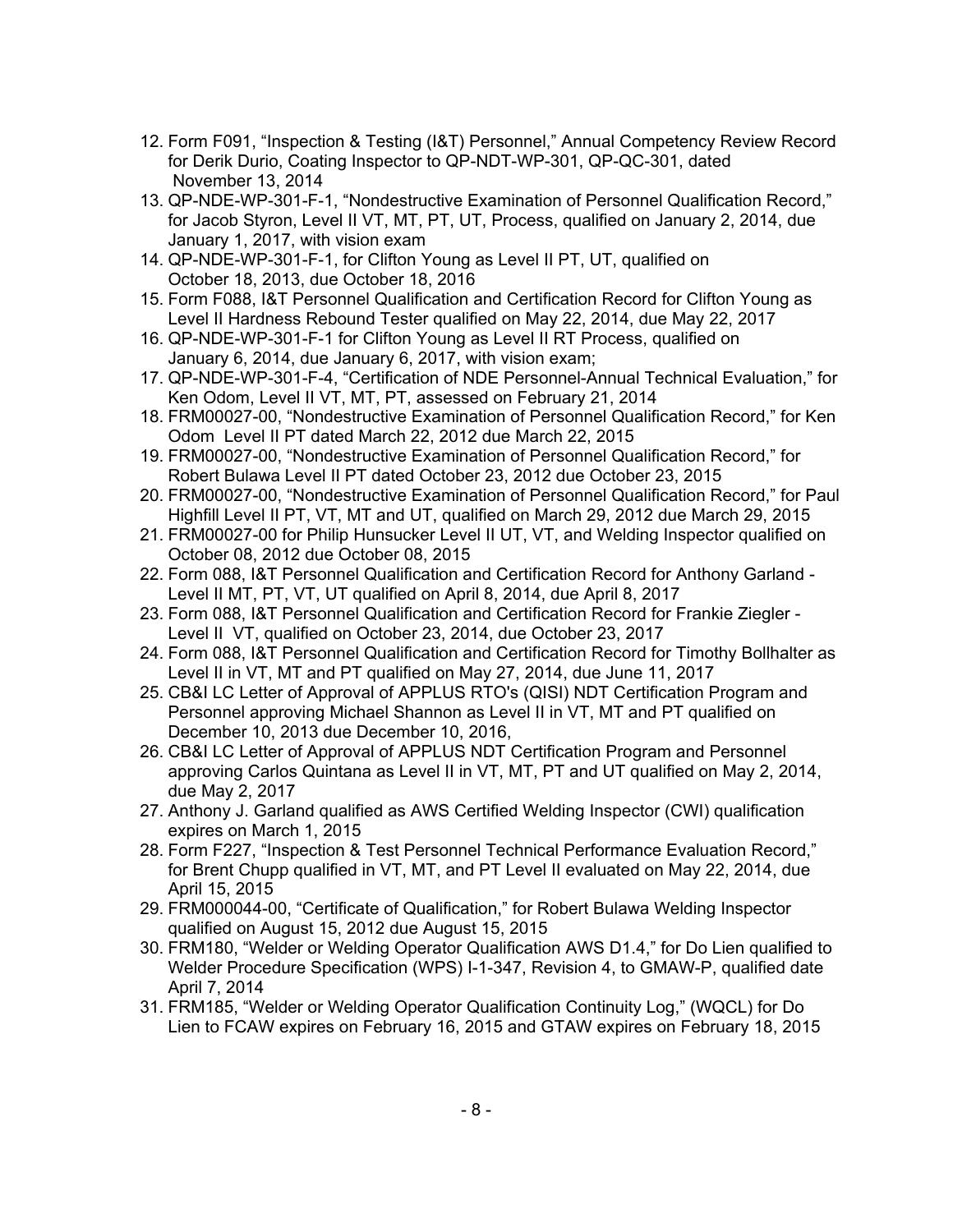- 32. FRM-00067-00, "Welder or Welding Operator Qualification Test Record (D1.6)," for Ellzey Michael, welder stencil HA, to WPS 1-10-352, Revision 0, GMAW-P IG position qualified on January 4, 2013
- 33. QP-WE-302-F-9, "Stud Welder Qualification Record," (SWQR) for Perez Jorge (WG) of WPS 1-10-98 Revision 01, qualified on July 18, 2013
- 34. FRM-00070-01, "Welder or Welding Operator Qualification Test Record (D1.1)," (WPQ) for Chris Raymond (FX) to WPS-1-1-43, Revision 5, GMAW-P process, qualified on March 12, 2012
- 35. QP-WE-302-F-9 SWQR for Brian Tran (XD) to WPS 1-10-98 Revision 01, qualified on April 16, 2014
- 36. WPQ form QP-WE-302-F1 for Brian Tran, welder ID. XD, qualified in Flux Core Arc Welding (FCAW) to WPS 1-1-500, Revision 0 to AWS D1.1 on November 21, 2013
- 37. WQCL for Brian Tran (XD) to GMAW-Pulse and FCAW, last updated March 25, 2014
- 38. WPQ form QP-WE-302- F4 for Jose Vargas, welder Id. TS, qualified in GMAW- Pulse to WPS-1-10-352, Revision 0, to AWS D1.6 on May 21, 2013
- 39. WPQ form QP-WE-302-F1 for Jose Vargas (TS) qualified in GTAW to WPS 1-1-318, Revision 01, to AWS D1.1 on November 5, 2013
- 40. Form F000066, "Welder or Welding Operator Qualification Continuity Log," for Daniel Signer
- 41. WQCL for Jose Vargas (TS), to GMAW-P, FCAW and Gas Tungsten Arc Welding (GTAW) process last updated March 27, 2014
- 42. Certificate of Completion for Kaizan Blitz Training 1-6 and Final Exam for Bryan Bennett, Brad Cassady, Clifton Day, Steve Sommer, Thomas Bunke, Euley Joe Oubre performed on January 27, 2014, and February 3, 2014
- 43. Quality Training Matrix dated December 1, 2014
- 44. Training Record dated November 7, 2017 of CB&I personnel to QP-EG-303 procedure Revision 3
- 45. HSE Training Attendance Sheet for High Pressure Hydraulic Tools performed on July 23 through October 2, 2014,
- 46. High Pressure Hydraulic Tool Test qualification results for David Neviex, Ryan Blanchard, Bink Nguyen, Jocy Burns, Cong Tran dated August 29, 2014
- 47. Computer Based Training (CBT) for David Bryan (QA Specialist 5) to QP-CA-305, "Condition Report Processing," Revision 02, performed on November 12, 2014
- 48. CBT for William Couter (Construction Field Engineer 1) to QA-CA-305 Revision 02, performed on November 4, 2014
- 49. CBT for Brandon Leger (Designer 2) to QA-CA-305 Revision 02, performed on October 29, 2014
- 50. CBT for Chad Laughlin (Industrial Warehouseman) to QP-EG-306, "Processing Nonconforming Reports," Revision 6, performed on November 20, 2014
- 51. CBT for Cory McGlory (Construction Field Engineer 1) to QP-EG-306, Revision 6, performed on November 21, 2014
- 52. CBT for Sarah Horn (Drafter 2) to QP-EG-306, Revision 6, performed on November 20, 2014
- 53. CBT for Jamison Marsh to QP-QC-210, " Inspection," Revision 6, performed on November 22, 2014
- 54. CBT for James Staus (Shop NDE Technician) to QP-QC-210, Revision 6, performed on November 22, 2014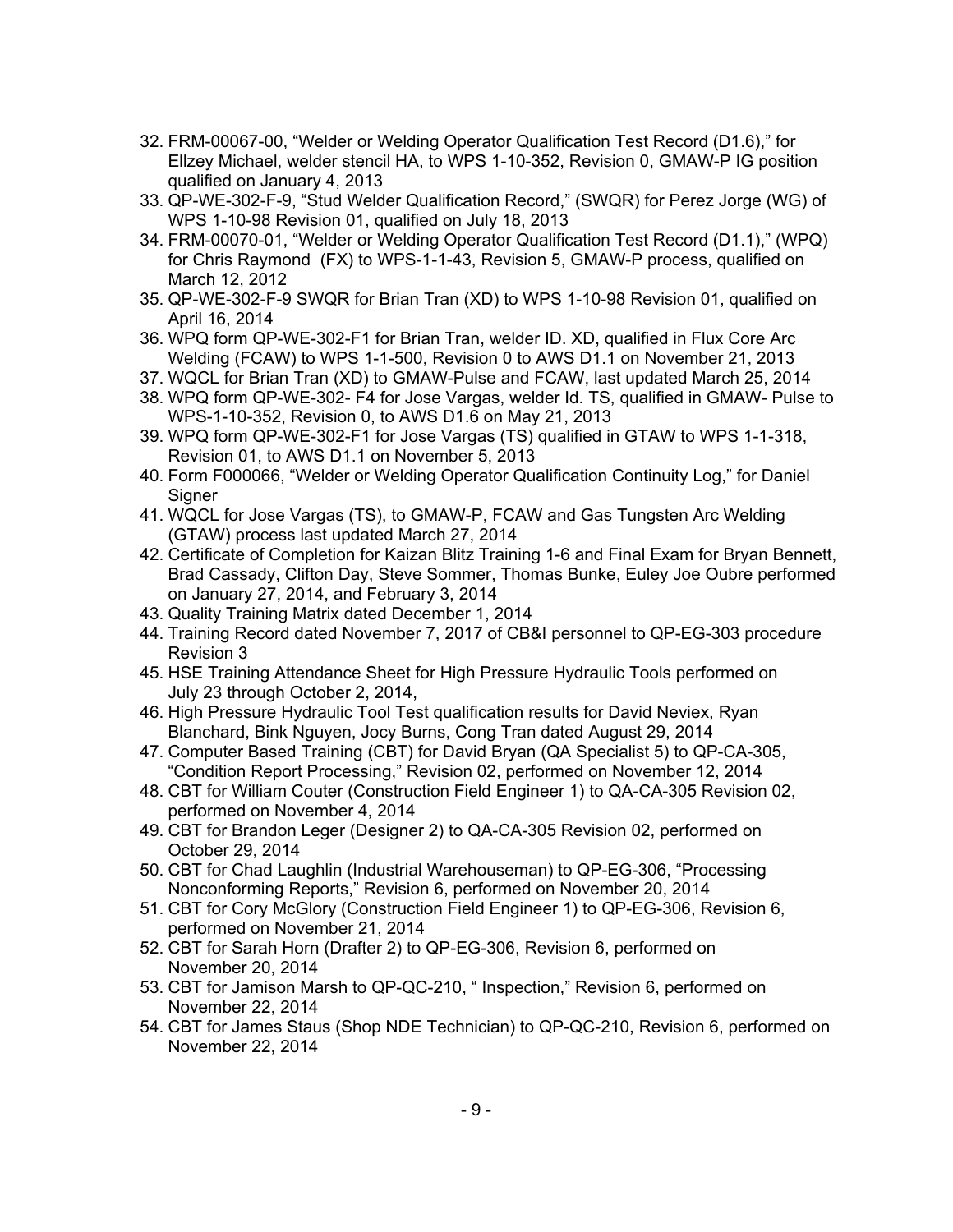- 55. CBT for David Lafleur (Shop Welder) to QP-EG-305, "Initiating Nonconforming Reports," Revision 0, performed on February 17, 2014
- 56. CBT for Allison Peters (Shop Pipe fitter) to QP-EG-305, Revision 0, performed on February 17, 2014
- 57. CBT for Corey Berwick (Shop welder) to QP-WE-302, "Welder/Operator Qualification – AWS," Revision 12, performed on November 17, 2014
- 58. CBT for Raymonds Butts (Shop Machinist) to QP-WE-302, Revision 12, performed on November 18, 2014
- 59. CBT for Horace Hatcher Jr. (Site Superintendent) to QP-WE-302, Revision 12, performed on November 11, 2014
- 60. CBT for Kimberly Marolla (Engineer 3) to QP-PE-303, "Fabrication Change Notice," Revision 3, performed on November 19, 2014
- 61. CBT for Harlene McCoy (RIM Technician 2) to QP-PE-303, Revision 3, performed on December 4, 2014
- 62. CBT for Heather Seamon (Designer 2) to QP-PE-303, Revision 3, performed on December 4, 2014
- 63. CBT for Kimberly Marolla (Engineer 3) to QP-PE-303, Revision 3, performed on December 4, 2014
- 64. CBT for Carolyn Self (Procurement Specialist 3) to QP-EG-215, Revision 1, performed on November 21, 2014
- 65. CBT for Michael Shannon (Shop NDE technician) to QP-EG-215, "Nonconformance Program," Revision 1, performed on November 21, 2014
- 66. CBT for Rucheer Shah (Construction Field Engineer 1) to QP-EG-215, Revision 1, performed on November 21, 2014
- 67. CBT for Ivan Tatchim (Construction Field Engineer 1) to QP-PC-302, "Shop Traveler Development," Revision 6, performed on October 3, 2014
- 68. CBT for Michael Veuleman (Engineer 2) to QP-PC-302, Revision 6, performed on October 2, 2014
- 69. CBT for Gerald Rather (QA Specialist 4) to QP-PC-302, Revision 6, performed on October 2, 2014
- 70. CBT for Robert Yeates (Engineer 3) to QP-PC-302, Revision 6, performed on October 2, 2014
- 71. Training Attendance Record for NU-NSC-1000, "Leadership Actions to Create a Healthy Nuclear Safety Culture," performed on March 21, 2014

## Calibration and Inspection Related Records

- 1. Visual Testing Reports,
	- WI-13-0005191 for Vogtle CA01-15-100
	- WI-13-0005389 for Vogtle CA01-15-100
	- WI-13-0005986 for Vogtle CA01-05-100
	- WI-13-0006925 for Vogtle CA01-07-110
	- WI-13-0007011 for Vogtle CA01-07-110
	- WIR-13-014067 for Vogtle CA01-04-210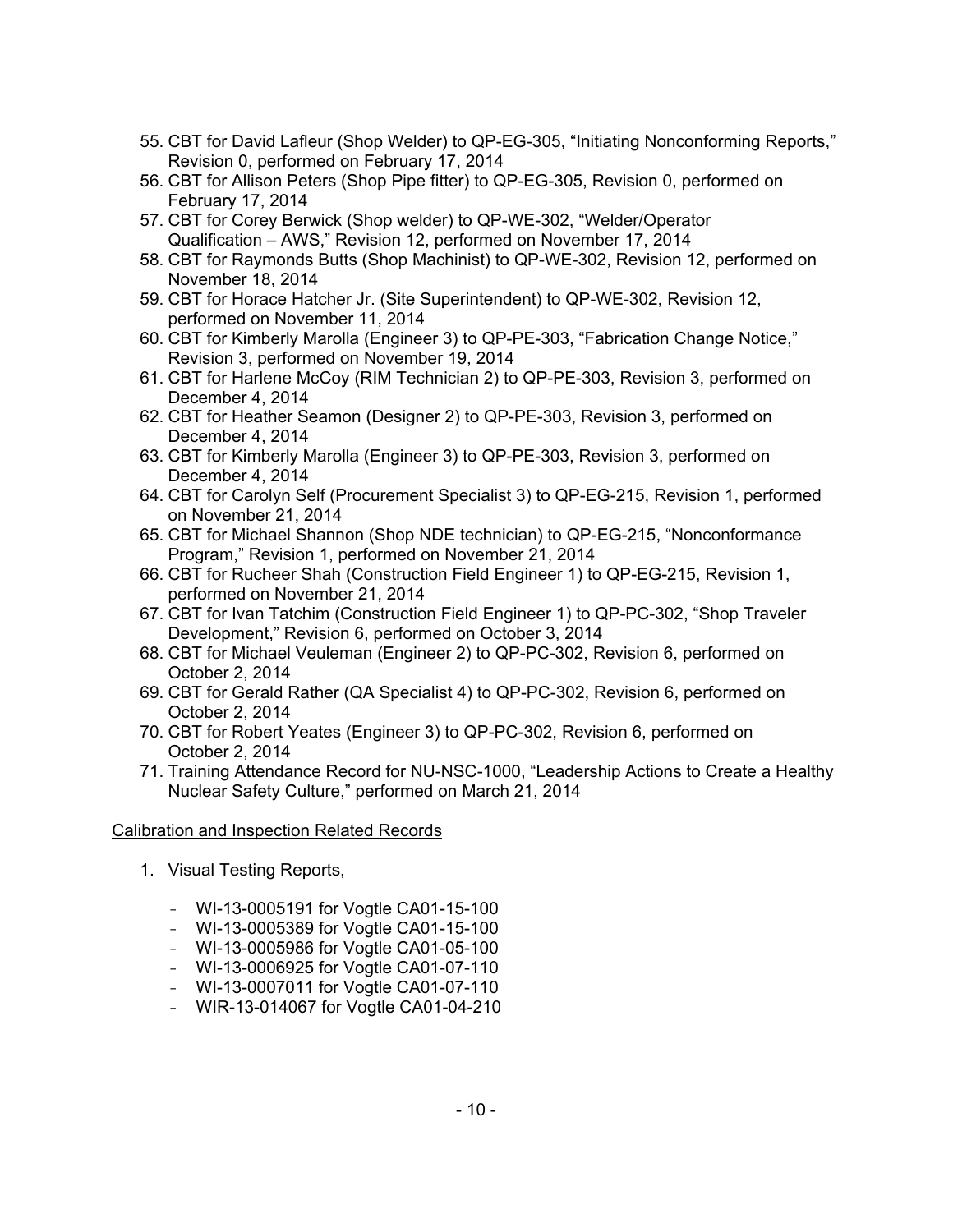- 2. Liquid Penetrant Testing Reports,
	- WPT-13-002003 for Vogtle CA01-15-100
- 3. Magnetic Particle Testing Reports
	- WMT-13-004404 for Vogtle CA01-04-210
	- WMT-12-001966 for Vogtle CA04-01
	- WMT-12-001976 for Vogtle CA04-04
	- WMT-12-001977 for Vogtle CA04-04
	- WMT-12-001978 for Vogtle CA04-03
	- WMT-12-001993 for Vogtle CA04-02
	- WMT-13-004196 for Vogtle CA01-05-100
- 4. Ultrasonic Testing Reports
	- WUT-12-001431 for Vogtle CA04-04
	- WUT-12-001435 for Vogtle CA04-03
	- WUT-12-001436 for Vogtle CA04-02
	- WUT-12-001474 for Vogtle CA04-01
	- WUT-13-001990 for Summer CA01-12-400
	- WUT-13-002071 for Vogtle CA01-05-100
	- WUT-14-003388 for Vogtle CA01-34-300
	- WUT-14-003511 for Vogtle CA01-34-300
	- WUT-14-003479 for Summer CA01-28
	- WUT-14-003712 for Summer CA01-28
- 5. Completed transfer packages recently shipped to the AP1000 Construction sites
	- Summer CA01-04-130
	- Summer CA01-04-300
	- Summer CA01-12-400
	- Summer CA01-20-400
	- Summer CA01-28
	- Vogtle CA01-04-210
	- Vogtle CA01-04-200
	- Vogtle CA01-05-100
	- Vogtle CA01-07-110
	- Vogtle CA01-15-100
	- Vogtle CA01-34-300
	- Vogtle Unit 3 CA04-01
	- Vogtle Unit 3 CA04-02
	- Vogtle Unit 3 CA04-03
	- Vogtle Unit 3 CA04-04
- 6. Inspection and Test Plan for Receipt Inspection Form # F157
- 7. Receipt Inspection Report for PO #918652 C/O 01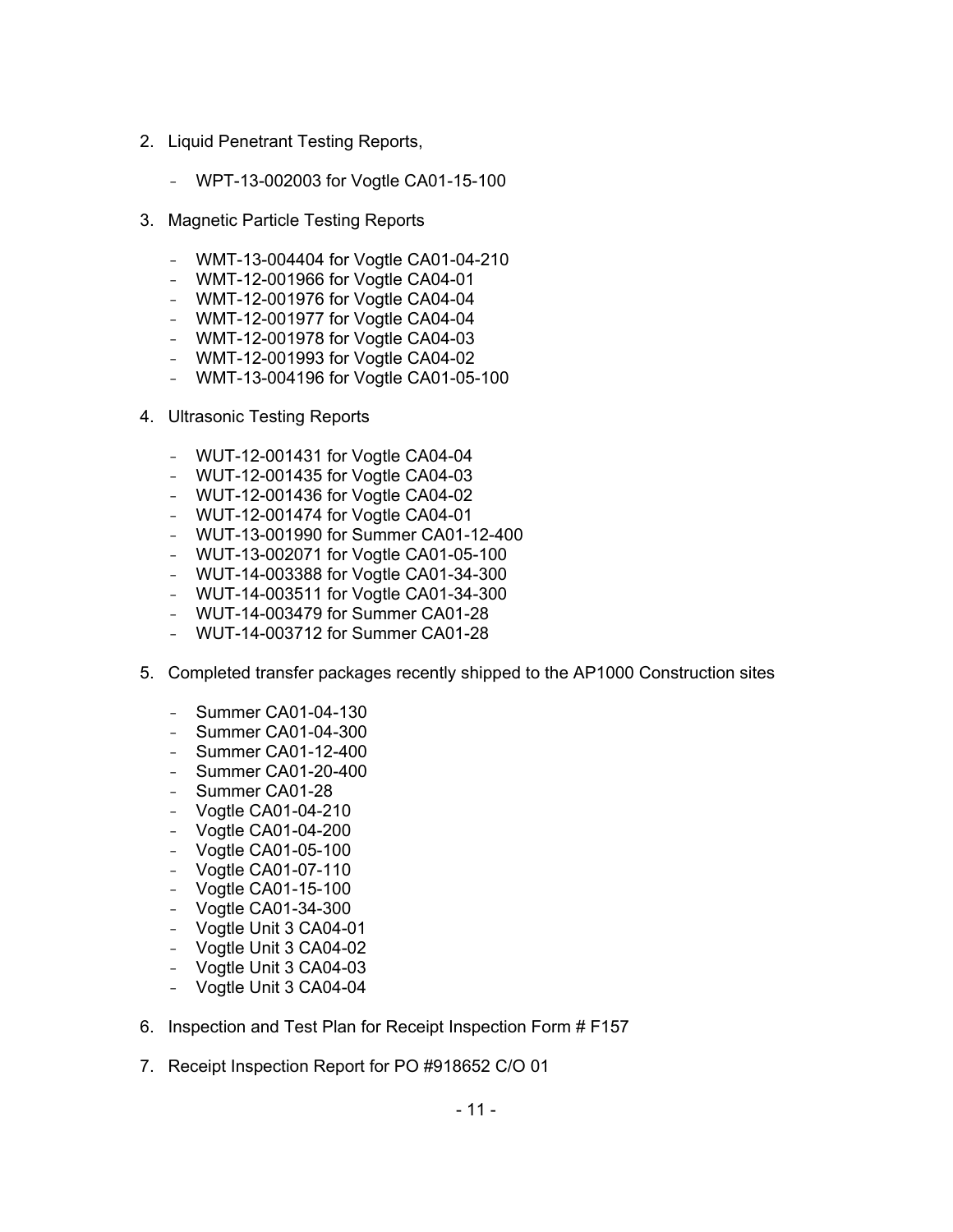# Measuring and Test Equipment Records

- 1. MT Yoke, CBI #124498
- 2. 10# Bar, MTE #448
- 3. DS Test Block 1018 Steel, Serial #29701, MTE #326
- 4. Digital Calipers, MTE #089
- 5. Digital Pyrometer, MTE #638

## Component Verification Packages

1. CA-01-04 Summer 2, CA-01-04 Vogtle 3, CA-01-07 Summer 2, CA-01-07 Vogtle 3, CA-01-29 Summer

## Nonconformance Reports

• NCR-14-898, 14-1285, 14-1287, 14-770, 14-508, 14-1841, 13-509, 14-1614

# Corrective Action Reports

# 2013

Condition Report (CR) 2013-1641, "A trending has occurred within the welding program. This trending is based upon several welding procedures issued for fabrication that were not code compliant," dated December 13, 2013

Corrective Action Report (CAR) 2013-1641, "QA Program Issues Associated with CB&I Lake Charles Welding Procedure Specification (WPS) Nonconformances"

## 2014

CRs, 2014-013(SCAQ), 928, 1790, 372, 511, 601, 654, 797, 878, 972, 1034, 1106(SCAQ), 1107(SCAQ), 1301, 1612, 1641, 1646, 1916, 1925, 1928, 1929, 1930, 1931, 1932, 1935, 1936, 1937, 1938, 1939, 1940

CR 2014-1417, "In compliance with CR 3013-1641 and RCA 2014-1122 training and testing was administered for welding test administrators. Of the 8 individuals tested 1 individual has met the threshold score of 90%" dated September 9, 2014

Form F055, "Root Cause Analysis," Report Nos: CR 2014-1106 and CR 2014-1107, dated November 4, 2014

Corrective Action Reports Generated During the NRC Inspection

CAR 2014-1937, 1938